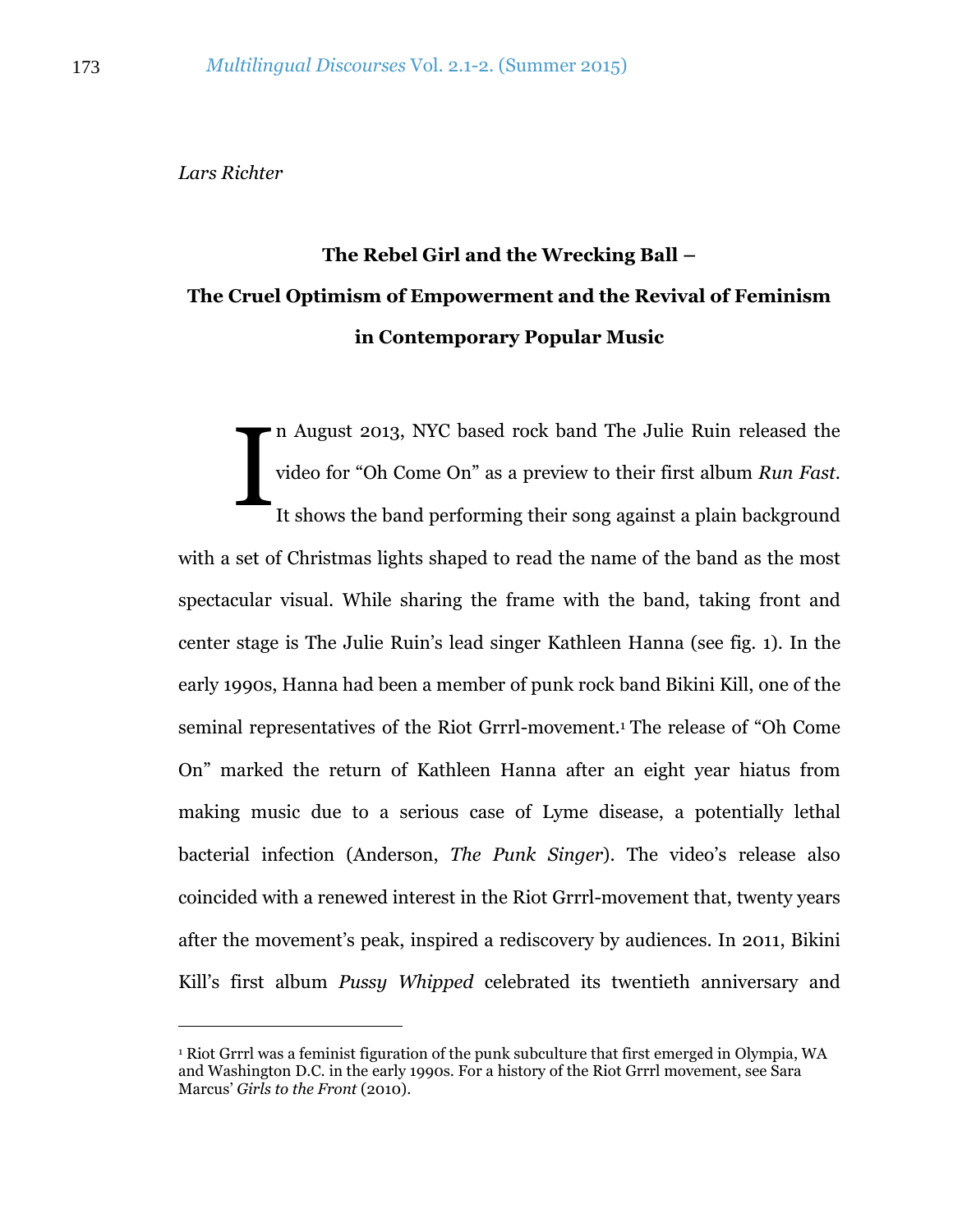#### *Lars Richter* 174

# became subject to considerable media attention. <sup>2</sup>



Figure 1: The Julie Ruin with Kathleen Hanna (center) performing "Oh Come On." The Julie Ruin. "Oh Come On." *YouTube*. 5 August 2013. Web. 24 October 2014. [<http://www.youtube.com/watch?v=hEltsPb8M6Q>](http://www.youtube.com/watch?v=hEltsPb8M6Q).

The same year, the Fales Library in NYC opened its "Riot Grrrl Collection," a comprehensive collection of fanzines, videos, images, and music clips from the movement's heyday. In 2012, director Sini Anderson released the documentary *The Punk Singer* that focuses on Hanna. In 2013, editor Lisa Darms published a compilation of the Fales Library's collection of fanzines, articles, and flyers. While Hanna was appreciative of the way her return to the spotlight and the legacies of the Riot Grrrls was received3, she was at the same time aware that the rejuvenated interest also had an air of musealization and historicization about it, a fate that the once rebellious rock 'n' roll in general and punk as its subcultural figuration have suffered by now.<sup>4</sup> In an interview with Sonic Youth

<sup>2</sup> See for example the contributions by Tom Breihan and Rachel Smith.

<sup>3</sup> In an interview with online music magazine Pitchfork, Hanna states, "The '90s are back and people are rediscovering Riot Grrrl for the first time. In terms of our band, I feel that we're being much more appreciated right now in 2013 than in 1994" ("+1" Pitchfork.tv).

<sup>4</sup> For the relationship between rock and museums, see Reynolds (2011).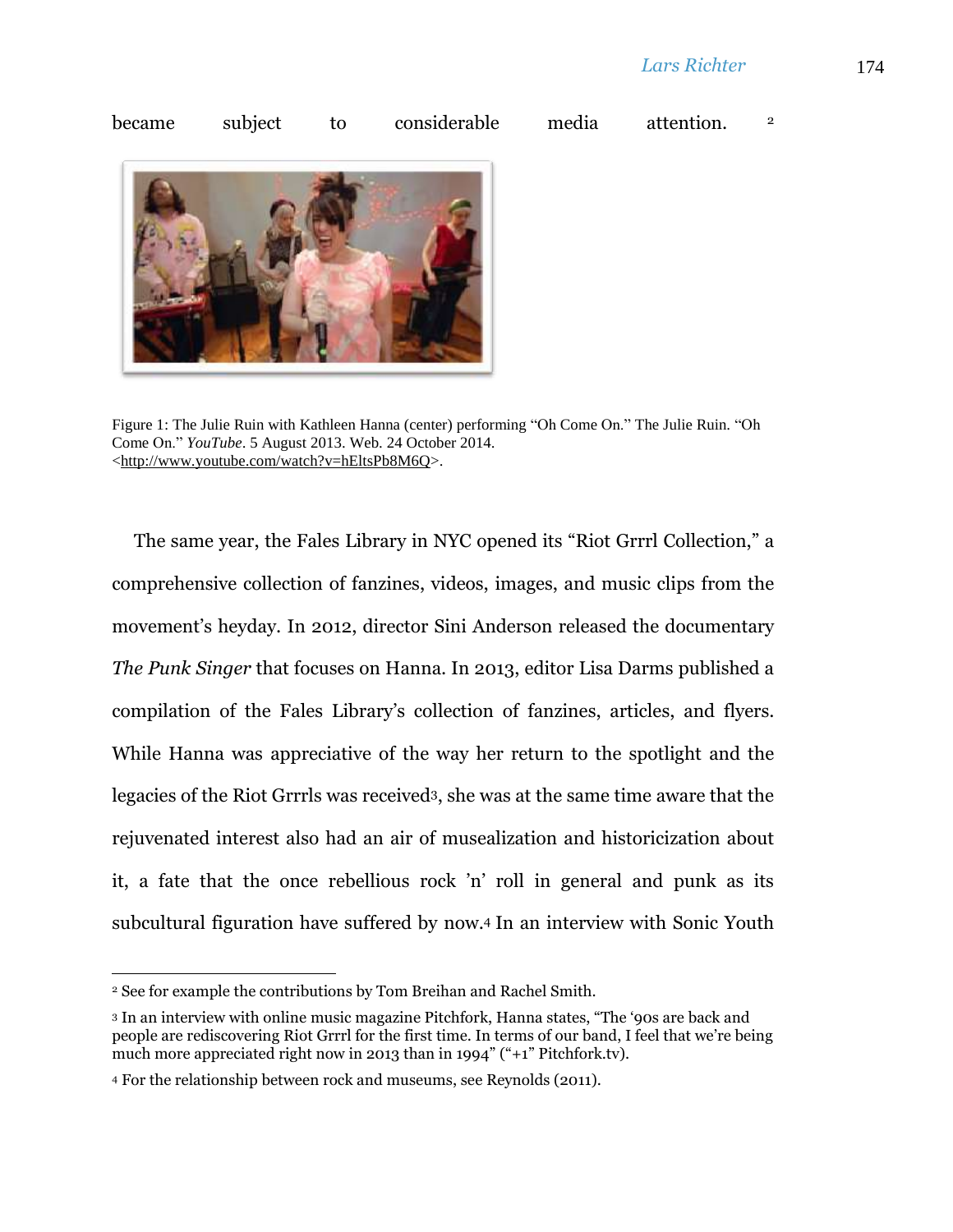bass-player Kim Gordon, Hanna deemed it "totally bizarre" to be historicized at age 44 and to be solely associated with the 1990s (Gordon).

When The Julie Ruin's debut album *Run Fast* was released in September 2013, one month after the premiere of "Oh Come On," mainstream media attention shifted towards another video. More than one million people gathered in front of their TV sets, monitors, and displays to watch Miley Cyrus' "Wrecking Ball" (see fig. 2) which, in stark contrast to The Julie Ruin's low-key DIYaesthetics, had a visual style more reminiscent of glossy fashion and lifestyle magazines like *Vogue* or *Cosmopolitan*. Comprised of shots of a lightly clad Miley Cyrus swinging on the eponymous wrecking ball through a stylized video set, the video provoked a significant, if short-lived, media scandal.



Figure 2: Screenshot from Miley Cyrus' "Wrecking Ball." Cyrus, Miley. "Wrecking Ball." *YouTube*. 9 September 2013. Web. 24 October 2014. [<http://www.youtube.com/watch?v=My2FRPA3Gf8>](http://www.youtube.com/watch?v=My2FRPA3Gf8).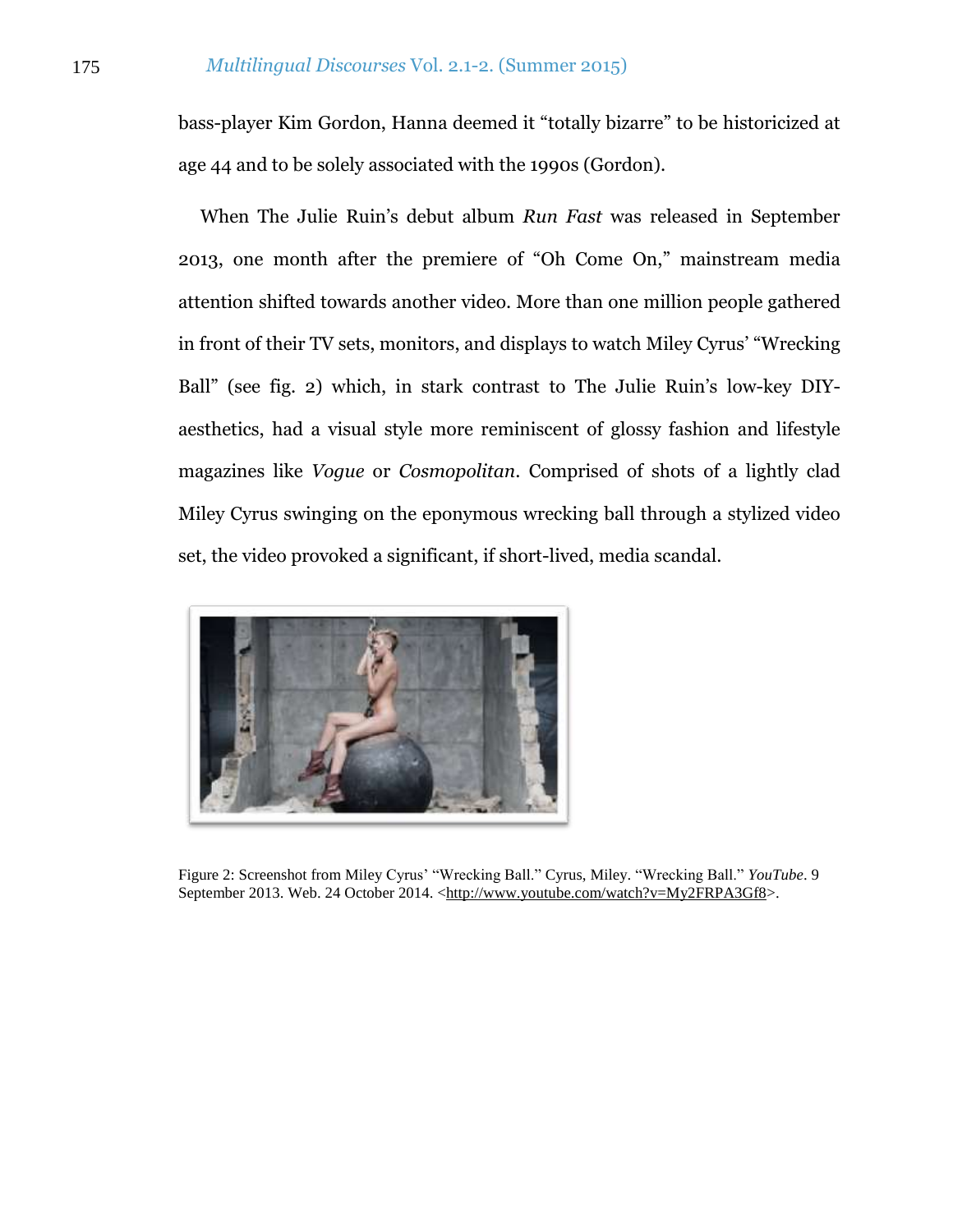Watching these very distinct videos within such a short time appeared to be an accelerated version of the development from "Revolution Girl Style Now"<sup>5</sup> embodied by the Riot Grrrls to the defused and commodified a la *Spice Girls* "Girl Power" that audiences had witnessed in the 1990s. Arguably the most interesting aspect of the media debate triggered by the release of Cyrus' video was the creation of a field of discursive tension in which the notion of what feminism and, in extension, feminist art means in the twenty-first century was negotiated. Among others, this field of tension was populated by artists like Cyrus herself and Irish singer Sinéad O'Connor who expressed opposing views on the figuration of feminist art, especially with regards to the use of eroticized imagery. Using the different aesthetics of The Julie Ruin's and Cyrus' video as a starting point, I will explore how the almost simultaneous debate surrounding Cyrus' video, the return of Kathleen Hanna, and the concomitant rediscovery of the Riot Grrrl-movement created a point of convergence of two generations of feminist artists that revealed tensions steeped in feminist history while, at the same time, suggesting possible futures for feminist artistic expression.

To problematize the use of eroticized imagery in Cyrus's music video I will turn to Laurent Berlant's helpful notion of cruel optimism to illustrate why and how said imagery as a means of empowerment is not always successful. In a second step, I will revisit the legacies of the Riot Grrrl movement to explore how it has influenced not only contemporary feminist musicians but feminist political protest as well. Lastly, I will explore how the return of Kathleen Hanna,

<sup>5</sup> "Revolution Girl Style Now!" was the title of Bikini Kill's first release in 1991.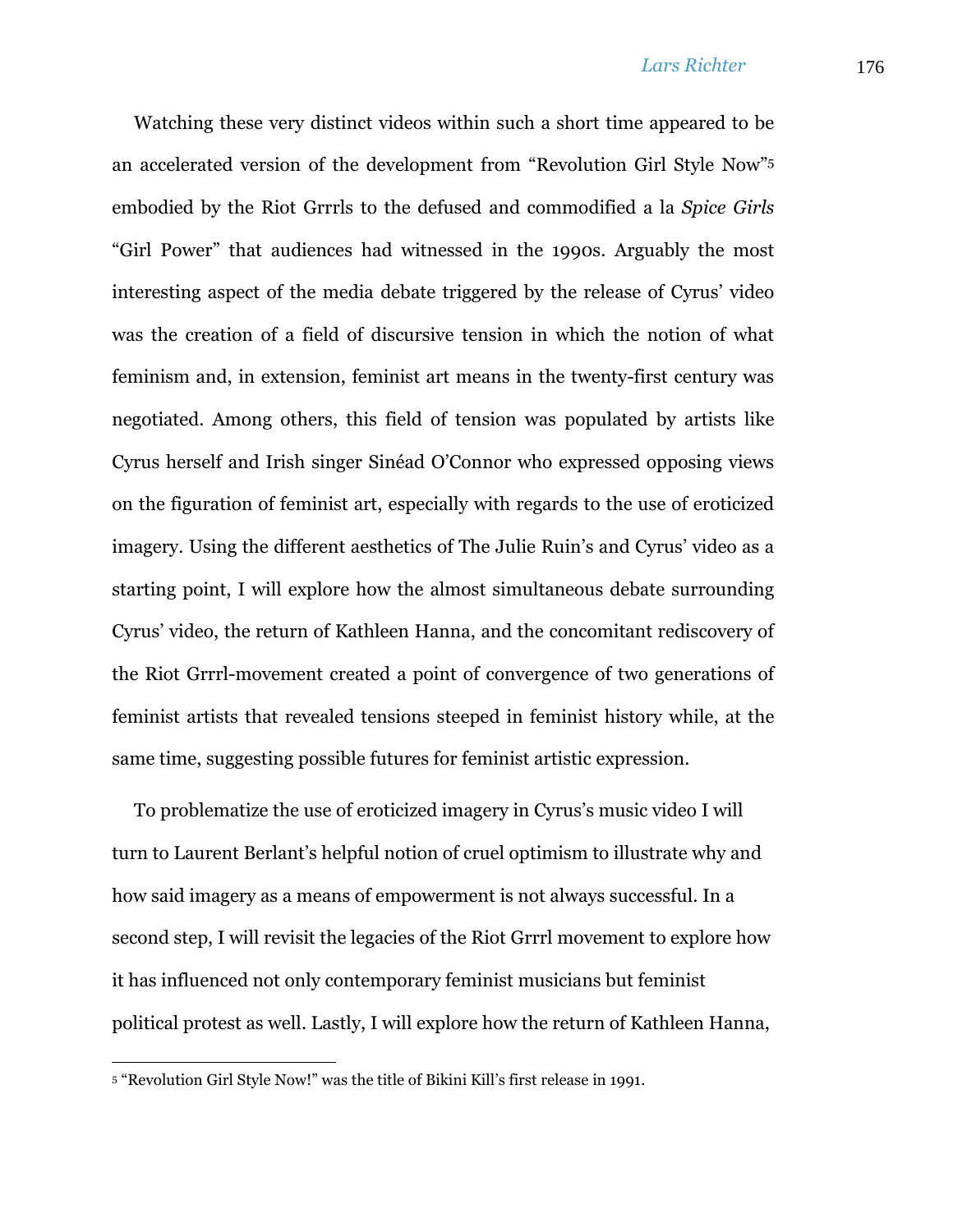the emergence of new feminist artists as well as new collaborations can open up potential futures for feminist artistic expression.

# **"Wrecking Ball" and the Cruel Optimism of Empowerment**

The video for "Wrecking Ball" was released on September 9, 2013. It was declared the most popular video of 2013 by the music website *Vevo* which hosts the clip (news.com.au) and by April 2015, more than 760 million viewers had seen the video. As mentioned above, in contrast to the low-key approach The Julie Ruin had chosen, the video's



Figure 3: Screenshot from Miley Cyrus' "Wrecking Ball." Cyrus, Miley. "Wrecking Ball." *YouTube*. 9 September 2013. Web. 24 October 2014. [<http://www.youtube.com/watch?v=My2FRPA3Gf8>](http://www.youtube.com/watch?v=My2FRPA3Gf8).

visuals are reminiscent of high resolution fashion magazines, an effect achieved by hiring fashion photographer Terry Richardson as director who transposed the aesthetics of his photographs to the medium of the video clip. Besides those scenes that show Cyrus swinging on a wrecking ball, the clip consists of closeups of Cyrus' face in pale make-up except for her bright red lipstick and medium long shots of the singer imitating fellatio with the tip of a sledge hammer (see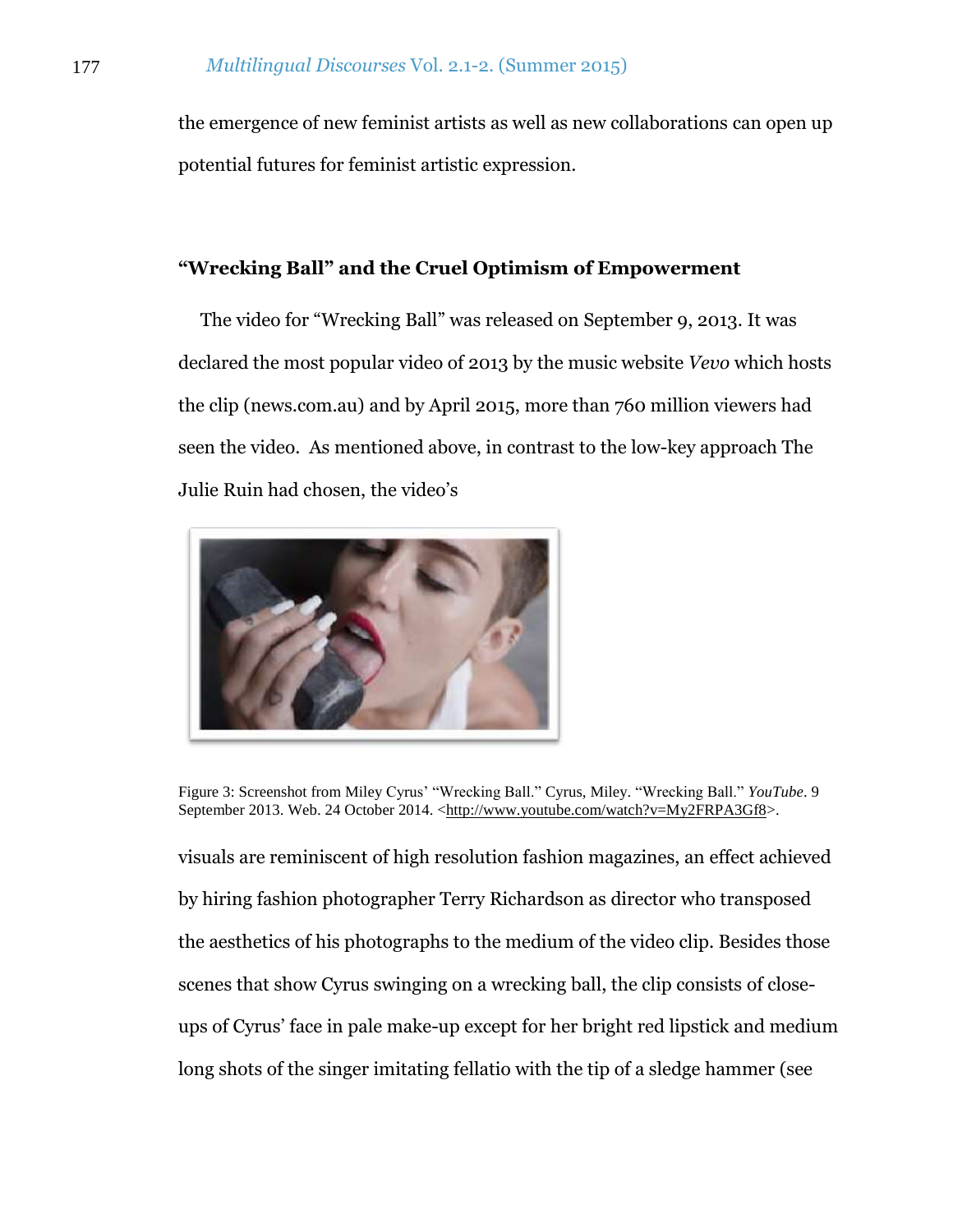fig. 3). In addition to overtly alluding to sexual practices, Richardson and Cyrus use more subtle visual markers to charge the shots erotically. The use of contrasting colors and textures as well as reference to established color codes is of special importance in this context. The former is exemplified in the wrecking ball-shots in which Cyrus' immaculately clean, smooth and naked body is set against the background of a smeared, coarse, and partially wrecked video set resembling a construction site (see figure 2). The friction between visual elements is repeated and heightened by the use of color codes in the fellatioshots. Richardson sets the pearly white of Cyrus' fingernails, teeth, and clothes against the bright red lipstick, thus alluding to codes in Western cultures that associate the color red with passion, desire, and sexuality, whereas the color white is associated with purity and innocence. The discord between these  $comotations$  — sexuality versus innocence, passion versus purity — not only results in erotically charged images but finds its echo in the media scandal that "Wrecking Ball" created as well.

While Cyrus' video is by no means the only one that portrays the female body near-naked, and arguably not even among the most explicit ones — one recent example of a clip falling into this category would by "Blurred Lines" by Robin Thicke — the fact that Cyrus had risen to fame as a child actor at least in part explains the polarizing effect "Wrecking Ball" had on audiences. From 2006 to 2011, Cyrus had starred in the Walt Disney-produced TV series *Hannah Montana* in which Cyrus had played a teenage schoolgirl who leads a double-life as a successful singer. In line with the traditionally family-friendly orientation of the Walt Disney Corporation, Cyrus was marketed as an average teenager,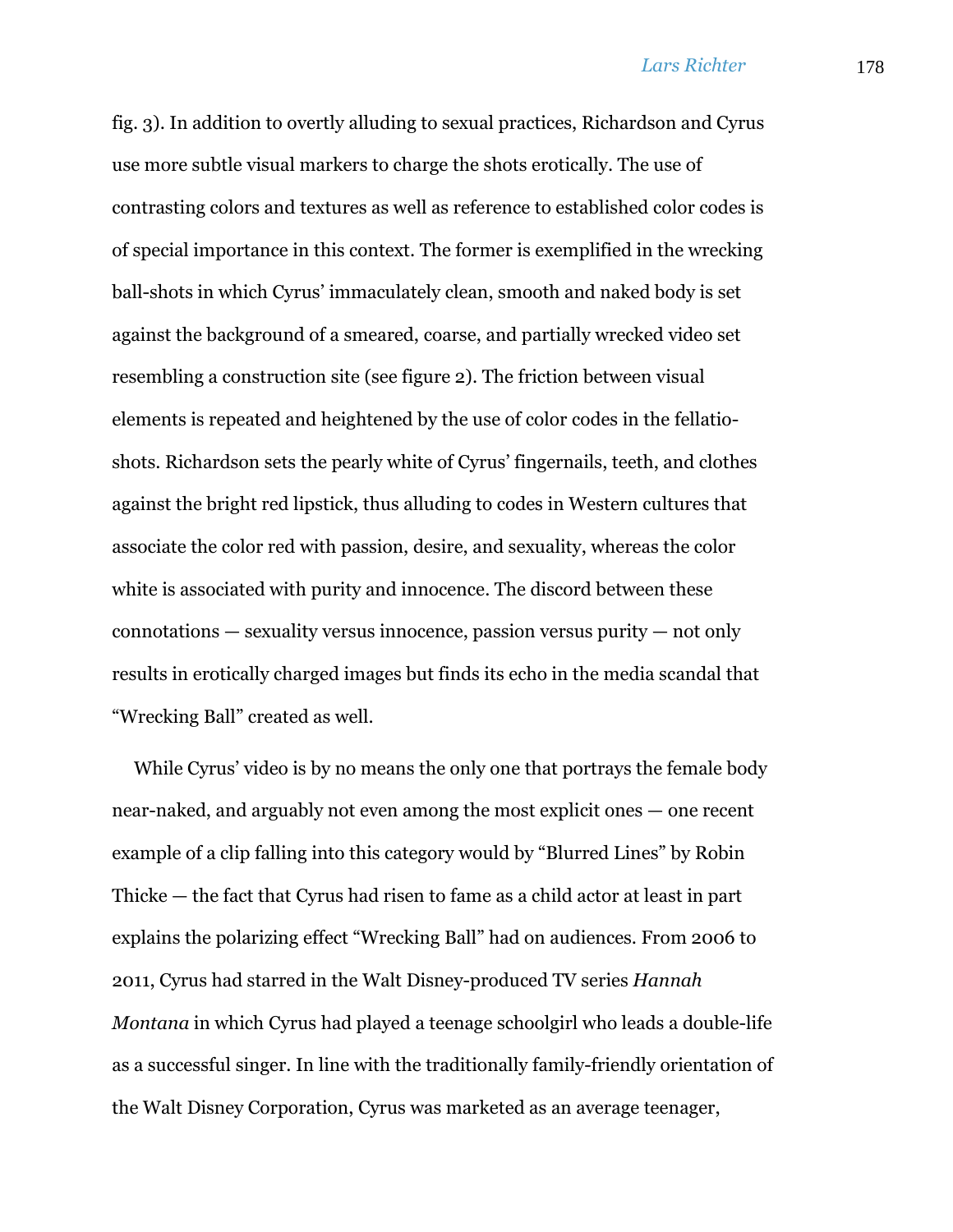highlighted in figure 4 through her long blond hair and the overt use of the color pink. Towards the end of *Hannah Montana*'s run, Cyrus had begun to modify her public persona towards a more rebellious and provocative one<sup>6</sup>, a development that culminated in the look she displayed in "Wrecking Ball."



Figure 4: Miley Cyrus as Hannah Montana. <[http://indianexpress.com/article/entertainment/television/miley-said-she-had-to-murder-hannah](http://indianexpress.com/article/entertainment/television/miley-said-she-had-to-murder-hannah-montana-dolly-parton/)[montana-dolly-parton/>](http://indianexpress.com/article/entertainment/television/miley-said-she-had-to-murder-hannah-montana-dolly-parton/)

Parallel to this change in public performance from conformist to provocative, the difference between innocence and sexuality is visualized through the use of red and white in "Wrecking Ball," and the disparity between Cyrus new, sexually self-confident public persona and the more innocent one that had made her famous added to the media scandal.

After its release, "Wrecking Ball" polarized audiences. Whereas many fans took no issue with the highly eroticized imagery and saw "Wrecking Ball" as a step of detachment if not liberation from Cyrus' previous public persona as a role model for teenagers; a look into the "Comments" section on YouTube provides countless examples — others were less enthusiastic and skeptical of the

<sup>6</sup> For an assessment of this change in Cyrus' public persona that sees a negative effect on teenagers, see Wilson and Anderlik.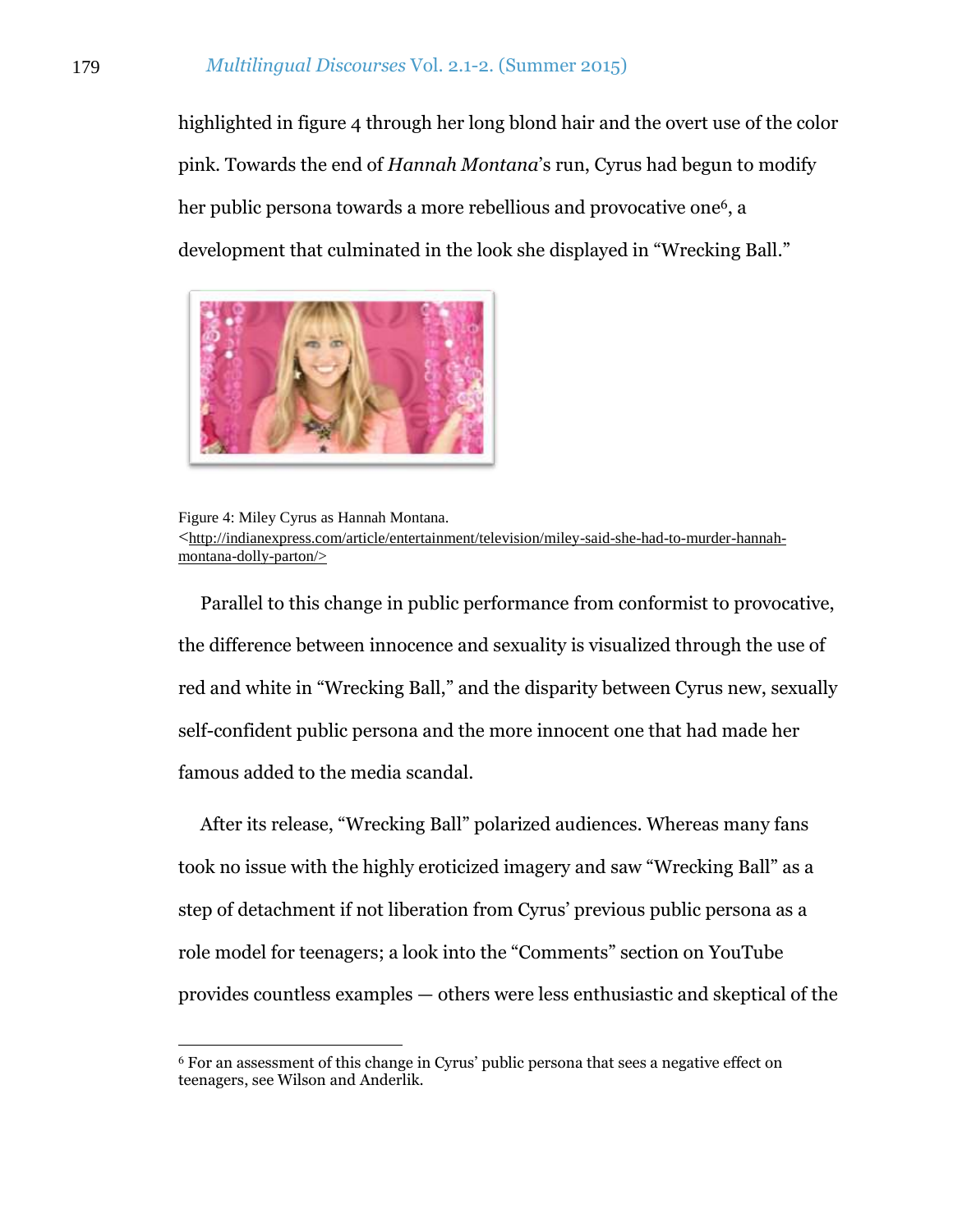direction of Cyrus' development. The debate surrounding Cyrus' video was argued out by participants from different ends of the political spectrum. The conservative Media Research Center for examplee issued a statement bemoaning that Cyrus had become "the epitome of the anti-role model for young girls" (Wilson and Anderlik).



Figure 5 and figure 6: Screenshots from Sinéad O'Connor's "Nothing Compares 2 U" and Miley Cyrus' "Wrecking Ball." O'Connor, Sinéad. "Nothing Compares 2 U." YouTube. 6 March 2009. Web. 24 October 2014. [<http://www.youtube.com/watch?v=iUiTQvT0W\\_0>](http://www.youtube.com/watch?v=iUiTQvT0W_0). Cyrus, Miley. "Wrecking Ball." *YouTube*. 9 September 2013. Web. 24 October 2014. [<http://www.youtube.com/watch?v=My2FRPA3Gf8>](http://www.youtube.com/watch?v=My2FRPA3Gf8).

At the other end of the political spectrum, in a post on *The Guardian*'s music blog, Michael Hann expressed fatigue about the ongoing media controversies<sup>7</sup> surrounding Cyrus and also voiced his concern about "the extent of the embrace" of sexualisation Cyrus had taken. More specifically, Hann was critical of the visual referents the pop singer used in "Wrecking Ball" which, he states,

<sup>7</sup> In August 2013, Cyrus and Robin Thicke had staged a provocative performance during the MTV Video Music Awards. Cyrus' was scantily clad in underwear and incorporated sexually explicit twerking-dance moves into her show. In addition to the erotically charged provocation of this performance, some observers problematized the alleged racial appropriation Cyrus and Thicke had displayed, given the fact that twerking has its roots in African dances. For a critical comment on the VMA performance with regards to racial appropriation, see Freeman.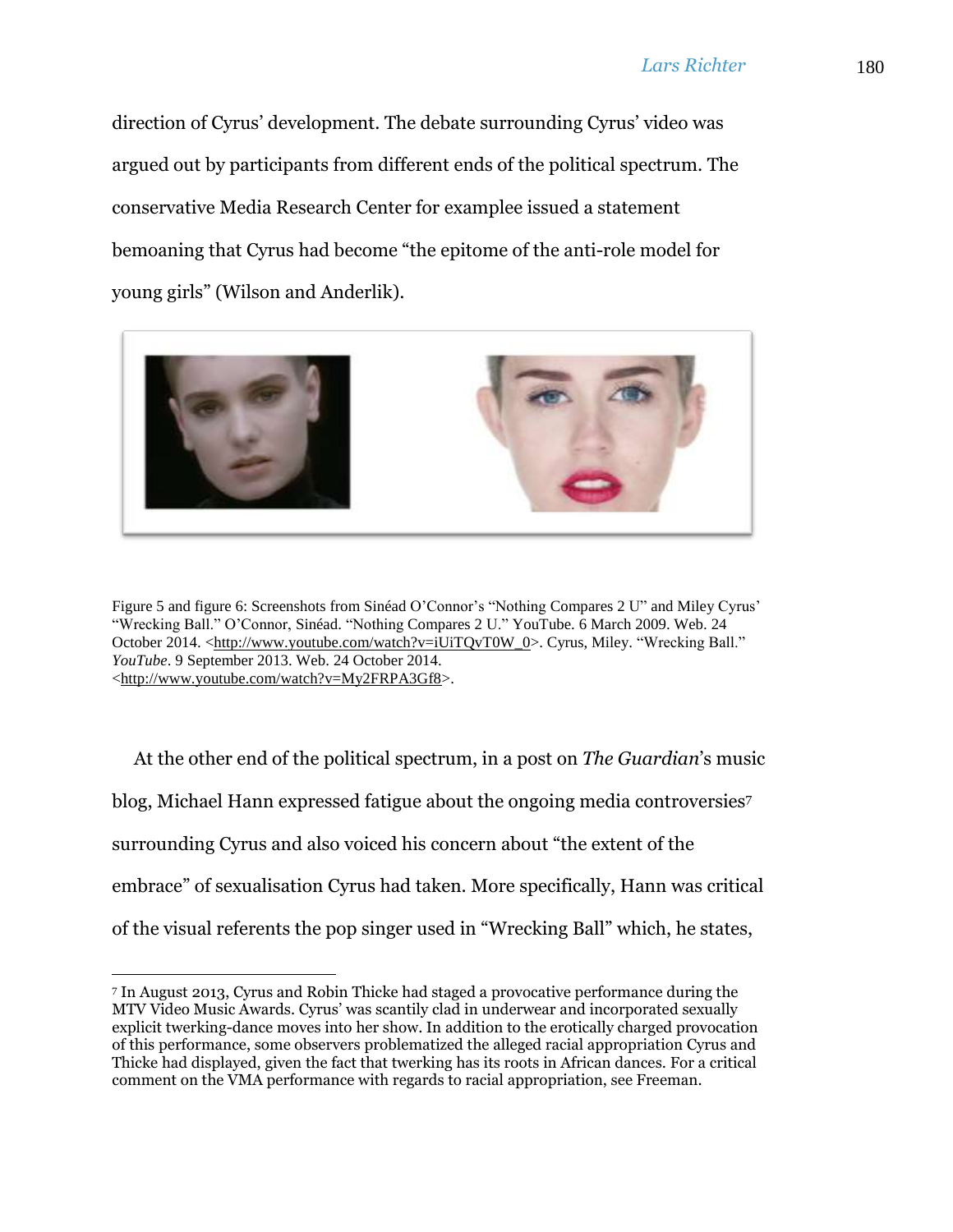"depicts a woman exploring the iconography of porn." One of the most prominent voices who joined the debate and stated dissent belonged to Irish singer Sinéad O'Connor. O'Connor's contribution is of significance for at least two reasons. Firstly, in an interview with *Rolling Stone* magazine, Cyrus had explicitly cited O'Connor's video for her 1990 hit "Nothing Compares 2 U" as an inspiration for "Wrecking Ball": "It's like the Sinead O'Connor video [for "Nothing Compares 2 U"], but, like, the most modern version" (Eells). Echoing the close up on O'Connor's face that constitutes the majority of the video (see fig. 5), Cyrus clip begins with a similar shot (see fig. 6) and goes so far as to later reproduce the tear rolling down O'Connor's cheek that had contributed much to the video's fame. Secondly, O'Connor's contribution to the debate constituted a discursive space in which two female artists from different generations articulated their views on the meaning and figuration of feminism and its artistic expression.

Although Cyrus had mentioned O'Connor as inspiration, the Irish singer was far from flattered. In response to Cyrus' claims to have updated O'Connor's famous video to its "most modern version," O'Connor published an open letter on her website that was reprinted in major newspapers around the globe. In this letter, O'Connor criticized Cyrus' artistic choices and furthermore cautioned her not to be exploited by record industry officials who, as O'Connor put it, "want you because they're making money off your youth and your beauty" (O'Connor). Most importantly, O'Connor stressed the point that the decision to strip in order to promote one's music does not lead to empowerment, but rather objectifies the female body and thus leads to quite contrary results: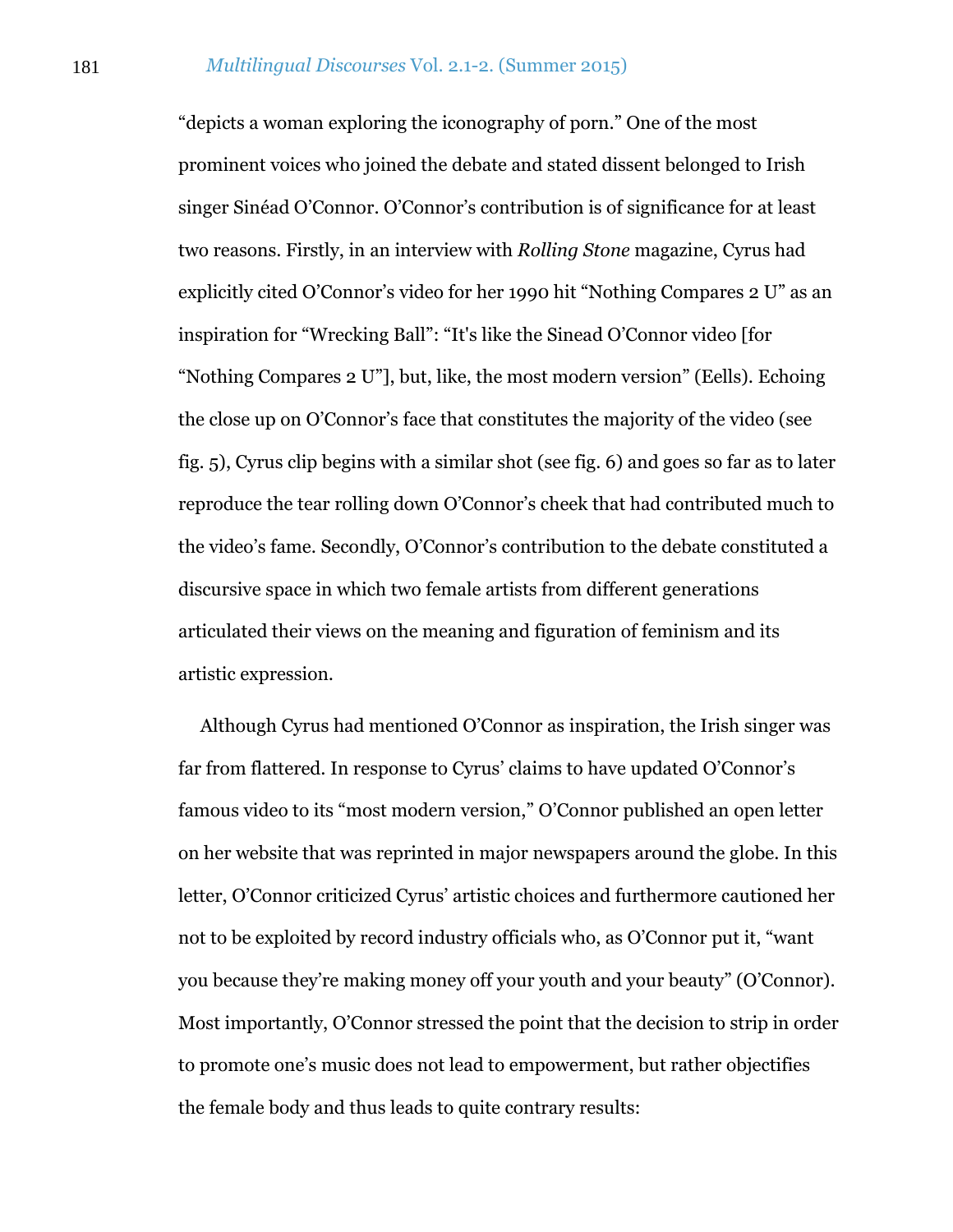Nothing but harm will come in the long run, from allowing yourself to be exploited, and it is absolutely NOT in ANY way an empowerment of yourself or any other young woman for you to send across the message that you are able to be valued […] more for your sexual appeal than your obvious talent.

As well intended as O'Connor's intervention might have been, it was also problematic in itself. Its condescending tone — early on in the letter, O'Connor prompts Cyrus to "pay close attention to what I am telling you" (O'Connor) and the fact that she had expressively written it "in the spirit of motherliness" (O'Connor) has been subject of criticism. German journalist Jenni Zylka, to name but one example, pointed out that the fact of being a mother does not automatically result in a morally superior position.<sup>8</sup> In addition, O'Connor's advice to Cyrus perpetuates a traditional model of feminist generations or waves in the sense that an established feminist artist like O'Connor problematizes contemporary conceptions of feminist art as demonstrated by a young singer like Cyrus. Along the same vein, the verbal exchange between O'Connor and Cyrus at the very least revealed not only contrary conceptualizations of the use of eroticized imagery, but, and this appears to lie at the core of their argument, empowerment as well.

 $^{\text{8}}$  "… Das Elternsein qualifiziert einen schließlich nicht per se zum urteilsstärkeren Moralapostel" ("…The fact of being a parent does not per se result in being an opinionated virtuecrat", Zylka)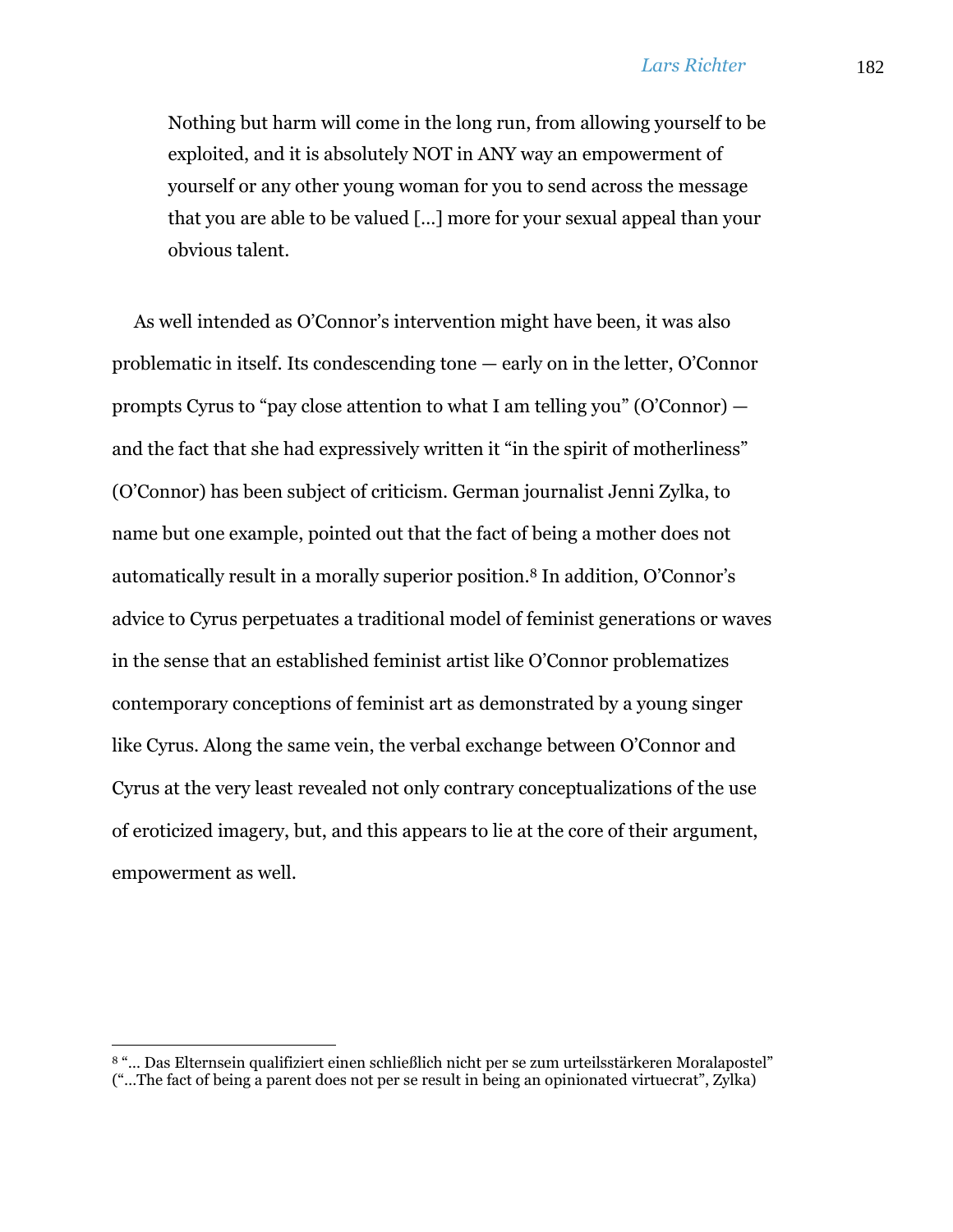The pairing of empowerment and the use of eroticized imagery has a long history in feminist discourse9, and continues to be both problematic and unresolved, as the case of Cyrus' video exemplifies. I argue that displaying the young, near naked female body in a way that Cyrus has agreed to invite a reading that sees this body as being objectified and thus plays directly into the hands of dominant structures of consumer culture that commodifies the female body in order to sell its products. While there is no reason to question that Cyrus' perceives the display of her body as sexual *is* for her a sign of selfconfidence as well as a rebellious act against her previous public persona, I remain dubious that the millions of viewers of the video see it in a corresponding manner. Cyrus' attitude towards empowerment that is rather, achieved by utilizing eroticized imagery is a perfect example for a mechanism that Lauren Berlant in her much-discussed book from 2011 has coined *cruel optimism*. <sup>10</sup> Berlant states:

A relation of cruel optimism exists when something you desire is actually an obstacle to your flourishing. It might involve food, or a kind of love; it might be a fantasy of the good life, or a political project. […] They (these relations) become cruel only when the object that draws your attachment actively impedes the aim that brought you to it initially. (1)

<sup>9</sup> Blandly simplifying, the debate revolves around positions that regard the use of eroticized imagery as an exploitation of women and contrary views that see potential for empowerment if women are in control of said imagery. For an overview of the origins of this debate, see Segal and McIntosh.

<sup>10</sup> See for example *Social Text*'s issue devoted to *Cruel Optimism* at <http://www.socialtextjournal.org/periscope/cruel-optimism/>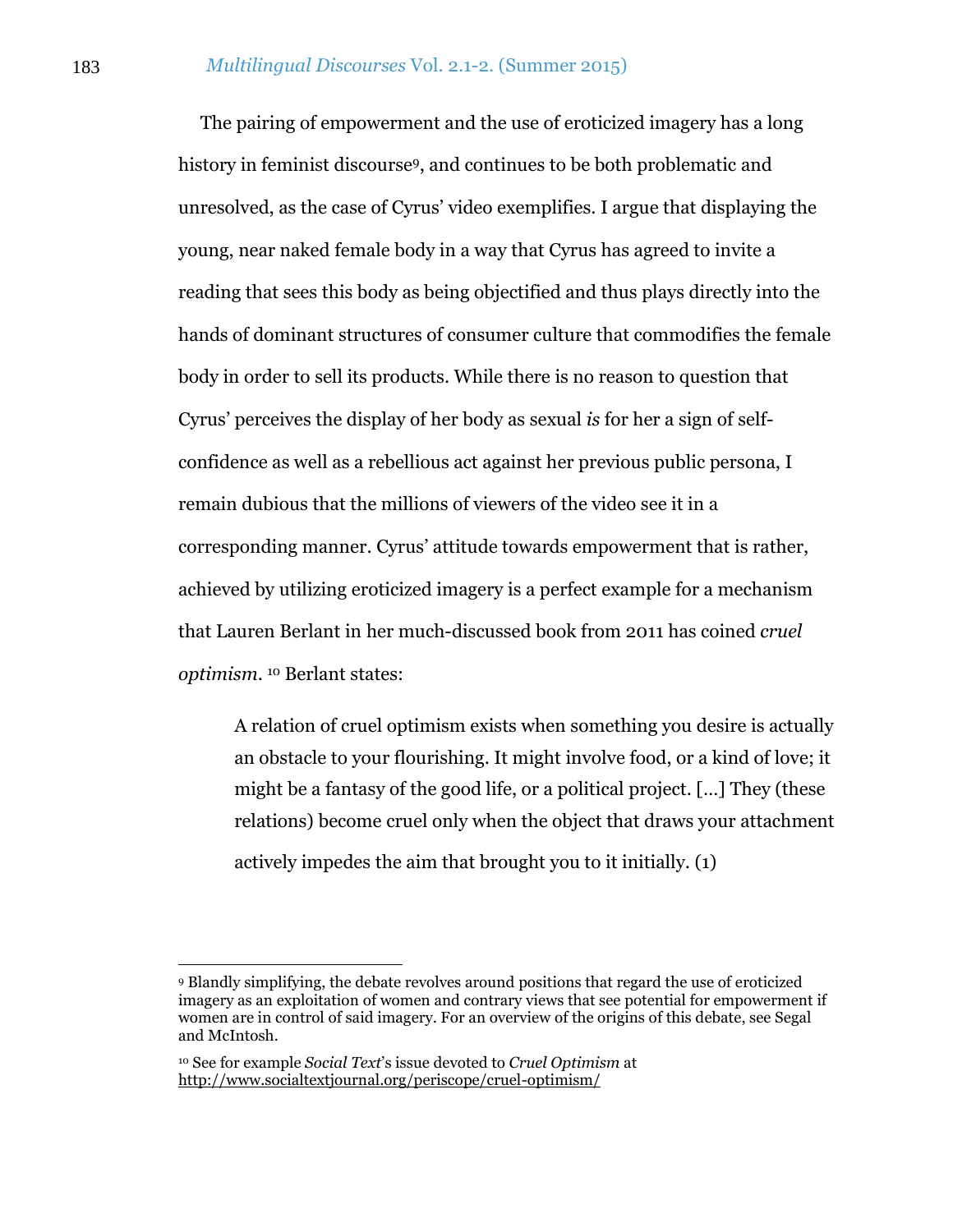

Figure 7: Screenshot from Miley Cyrus' "Wrecking Ball." Cyrus, Miley. "Wrecking Ball." *YouTube*. 9 September 2013. Web. 24 October 2014. [<http://www.youtube.com/watch?v=My2FRPA3Gf8>](http://www.youtube.com/watch?v=My2FRPA3Gf8).

The moment Cyrus declares or even only perceives the display of a young nude female body as an act of empowerment — and empowerment certainly *is* a desirable project — the mechanism of cruel optimism goes into effect and renders this desirable object or condition impossible to obtain. In their analysis of "Awkwardness als Provokation" ("awkwardness as provocation") 11 , Carrie Smith-Prei and Maria Stehle go one step further and apply the term *cruel optimism* to the political project of feminism itself: "Die Fragen nach der feministischen Politik fallen in den Bereich des grausamen Optimismus. Feminismus, so unsere These, operiert selbst als grausamer Optimismus" ("Questions of feminist politics fall within the scope of *cruel optimism*. We argue that feminism itself operates as *cruel optimism*", Smith-Prei and Stehle 5).) This assertion appears all the more productive when considering that Cyrus

<sup>11</sup> Translated from German to English by the author. In an article published in the 2015 Women in German Yearbook, Smith-Prei and Stehle further develop their argument; see Carrie Smith-Prei, and Maria Stehle. "WiG-trouble: Awkwardness and Feminist Politics." *Women in German Yearbook: Feminist Studies in German Literature & Culture*. 30.1 (2014): 209-224. Print.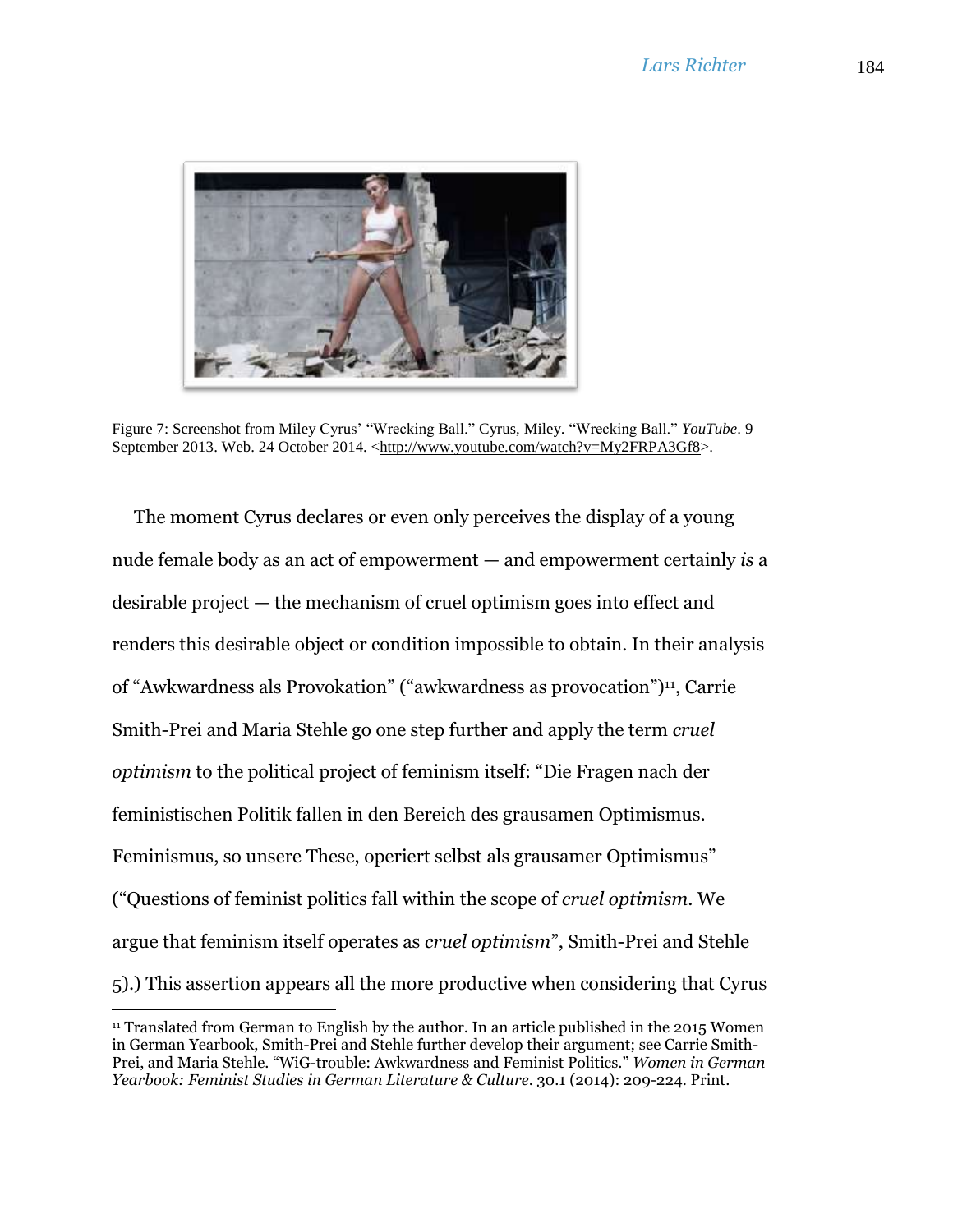has declared herself to be an advocate if not icon of feminism within the discourse evolving around her video. In an interview with the BBC show *Newsbeat*, Cyrus stated, "I feel like I'm one of the biggest feminists in the world because I tell women to not be scared of anything. Girls are all beautiful" (Harrison). Again, there is no reason to question Cyrus' sincerity. Moreover, a powerful statement like this might even resonate with fans, who not only admire Cyrus' music but continue to perceive her as a role model, a fact that was seen with diligent skepticism in the *Guardian* blog entry quoted above. Indeed, the use of a wrecking ball and sledge hammer, that is tools used to break down barriers and destroy firmly erected structures, bears a significant amount of potential for a feminist reading of the "Wrecking Ball" video. When Cyrus stands in the midst of ruins, sledge hammer in hand (see fig. 7), the imagery can be interpreted as being charged with rebellious capacity, particularly against the backdrop of Cyrus' attempts to detach herself from her family-friendly image as Hannah Montana. At the same time, I read the video's visuals as being *solely* focused on Cyrus' self-expression, thus revealing a very personal agenda that, from my point of view, does not allow for a transposition to broader statements about the role of women in art. Even if Cyrus is successful in promoting a new public persona that is contrary to her previously established one, her lascivious body language throughout the video in conjunction with the display of her naked or near-naked body make it hard to read it as an expression of empowerment because very little in the video and nothing in the lyrics of "Wrecking Ball" truly backs up Cyrus' claim of being feminist. On the contrary, one would be hard-pressed to consider lines like "I never meant to start a war / I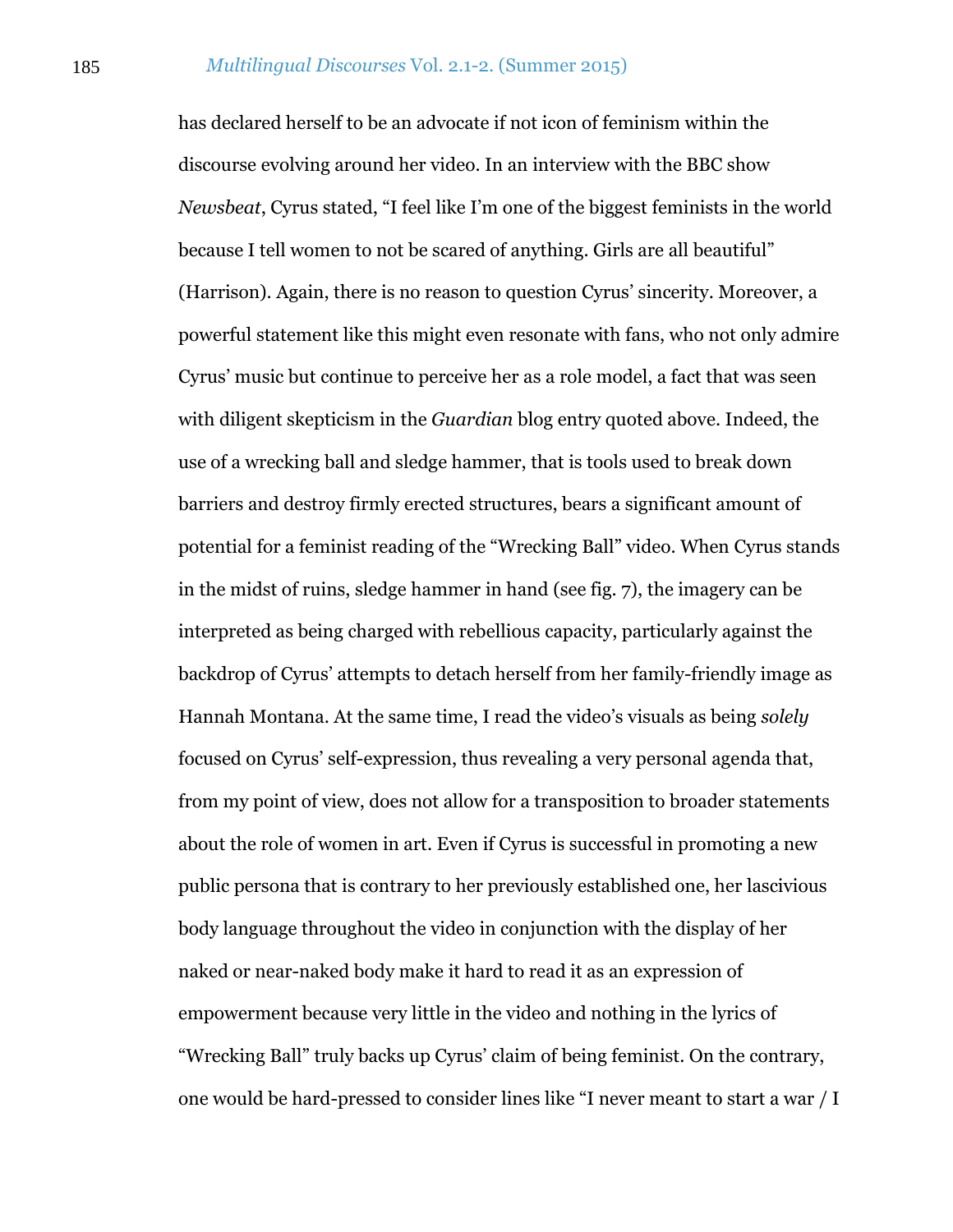just wanted you to let me in / And instead of using force / I guess I should've let you win" as the expression of a distinctly feminist mindset. To use Berlant's terminology again, Cyrus' video proves to be cruelly optimistic in the sense that her attempts to make a feminist statement falls short due of her willingness to objectify her body without backing up potentially feminist visuals with corresponding content. Put differently, Cyrus stays on the surface of the skin without getting at the levels beneath.



Figure 8: Screenshot from Miley Cyrus' "Wrecking Ball." Cyrus, Miley. "Wrecking Ball." *YouTube*. 9 September 2013. Web. 24 October 2014. [<http://www.youtube.com/watch?v=My2FRPA3Gf8>](http://www.youtube.com/watch?v=My2FRPA3Gf8).

When the audience sees Cyrus lying in the ruins of the video set (see fig. 8) in a sexually suggestive pose at the end of "Wrecking Ball," these ruins potentially denote her previous public persona. They cannot, however, be read as the ruins of a status quo in contemporary popular culture that commodifes the young female body. However, Cyrus' well-intended recommendation to girls not to be scared of anything serves to lead to the second female artist I would like to discuss in this article. Twenty-two years before Cyrus, in 1991, Kathleen Hanna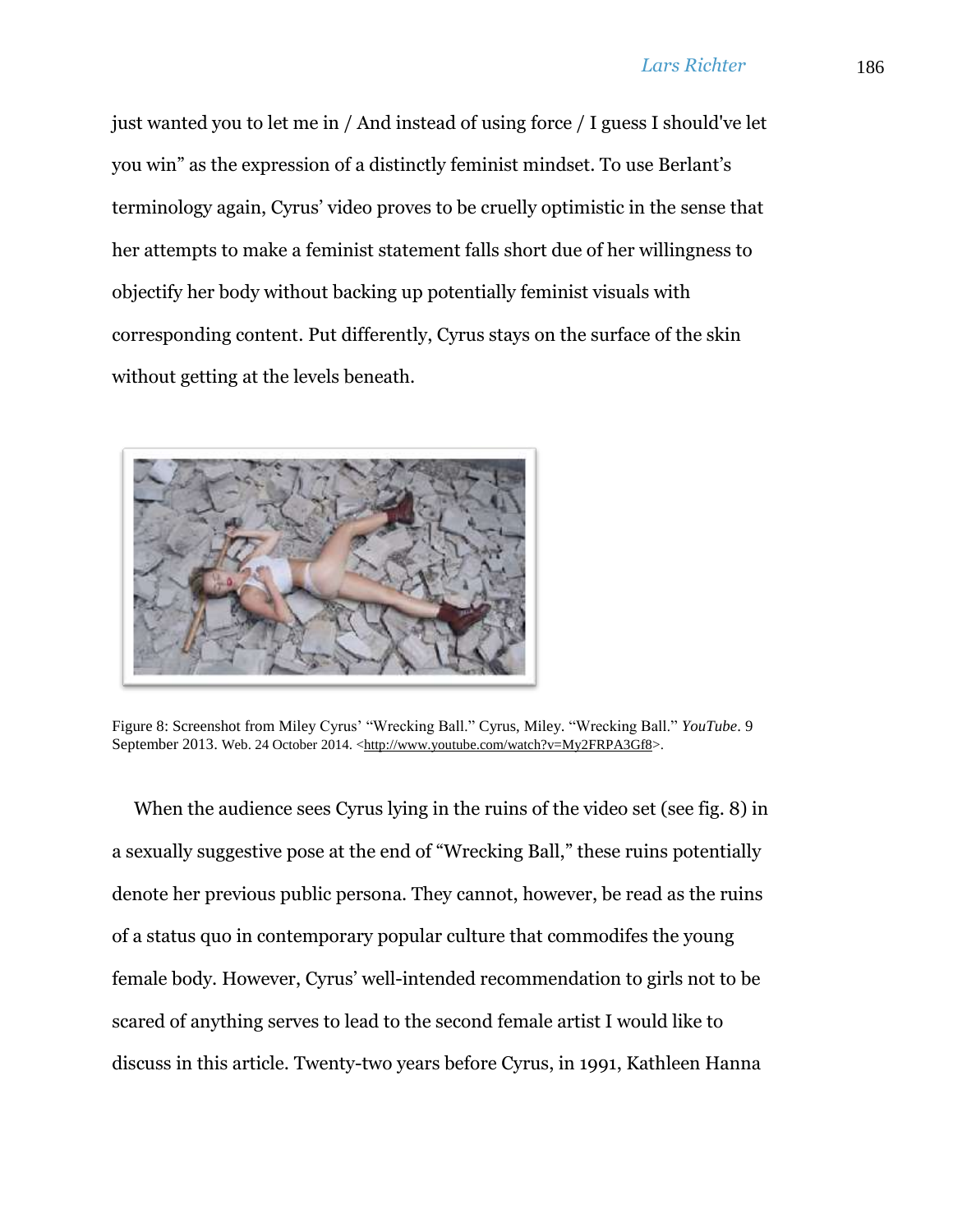and her band Bikini Kill gave a similar advice. The form they chose to express it, though, was entirely different.

### **Rebel Girl – Kathleen Hanna and the Legacies of Riot Grrrl**

The advice I am referring to is found in the opening lines of "Double Dare Ya," the seventh track of Bikini Kill's programmatically titled first release *Revolution Girl Style Now*. Bikini Kill consisted of lead singer Kathleen Hanna, guitar player Billy Karren, bass player Kathi Wilcox, and Tobi Vail on drums and was of central importance for the development of what later became known as the Riot Grrrl movement. Originally released in 1991, "Double Dare Ya" reappears as the opening track on Bikini Kill's eponymous first E.P. released in 1992. Before the band launches into the song itself, Hanna introduces the band with the self-conscious proclamation "We are Bikini Kill, and we want revolution girl style now," thus unmistakably assuring the listener of the band's political agenda. "Double Dare Ya" opens with the following lines:

I got a proposition goes something like this Dare ya to do what you want Dare ya to be who you will Dare ya to cry right out loud You get so emotional baby Double dare ya, double dare ya, double dare ya Girl fuckin friend yeah. (Bikini Kill)

Hey girlfriend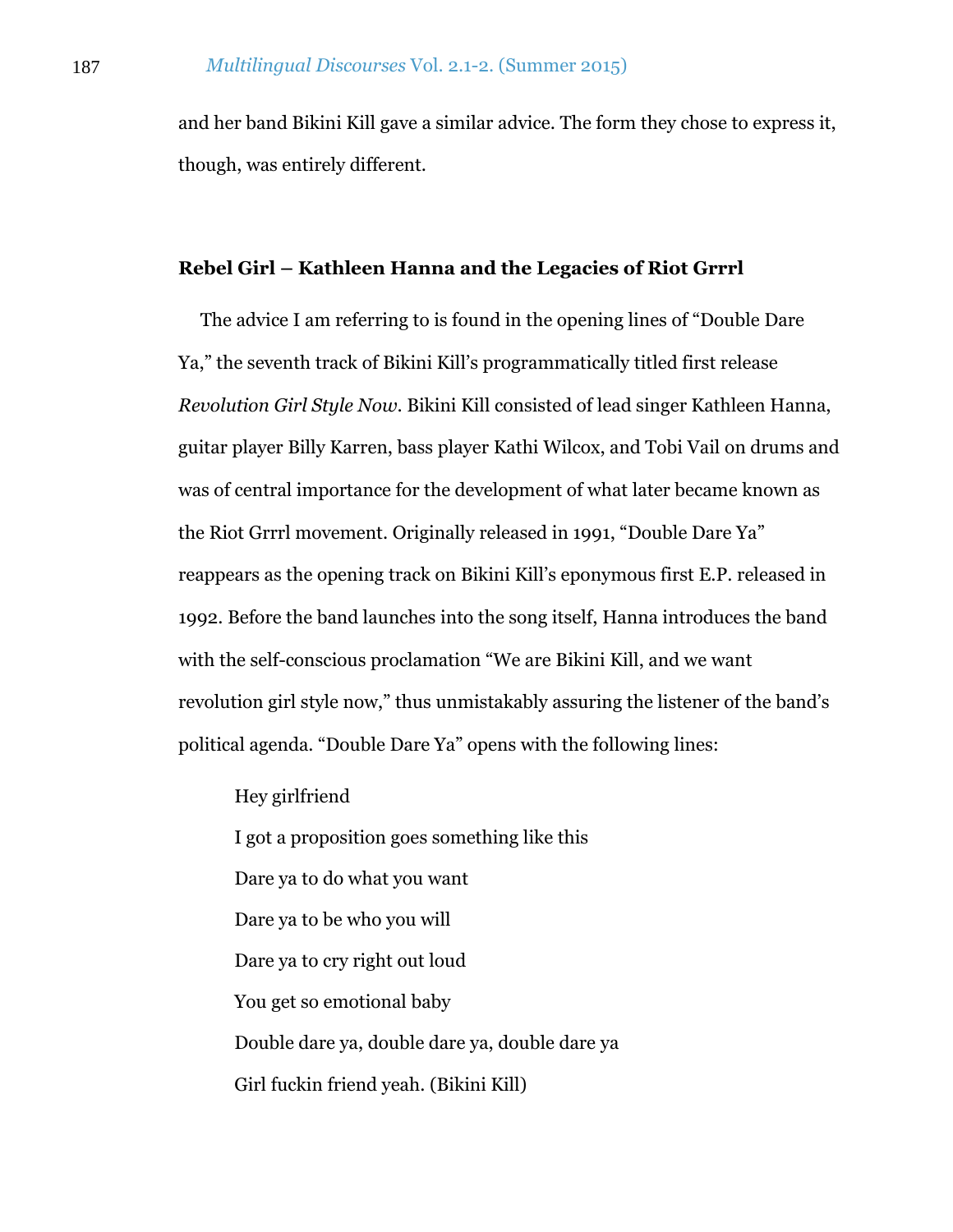Even though the message is  $-$  at least at a first, cursory look  $-$  very similar to Miley Cyrus' assurance that girls should not be afraid of anything, the harsh, rudimentary sound of punk rock that is the acoustic background of Bikini Kill's statement stands in stark contrast to Cyrus' radio-friendly pop geared towards reaching a mass audience. In addition, on a linguistic level, the repeated use of the verb "to dare" in connection with the colloquial form "ya" ("I") as the firstperson pronoun charges the language with an imperative character that adds a layer of urgency missing from Cyrus' declaration. That being said, a closer look at Bikini Kill's lyrics furthermore reveals that "Double Dare Ya" has an agenda that differs significantly from Cyrus' assertion that "girls are all beautiful." All dares mentioned in Bikini Kill's song — be who you will, cry out loud and so forth — refer to concepts of identity construction instead of the surfaces of the body and thus challenge the listener to question what mainstream society regards as stereotypically feminine. It is this focus on deconstructing, blurring, and re-shaping notions of femininity  $-$  and, more generally, gender  $-$  that was one of the tenets of the Riot Grrrl-movement for which Bikini Kill contributed a soundtrack.

Echoes of the punk subculture of the 1970s in the Riot Grrrl-movement is of special importance, not least because the Riot Grrrls contested the "hegemonic masculinity" (Williams 58) displayed within the punk subculture of the 1990s. When using the term "subculture," I refer to Williams' interactionist definition of the concept, who states: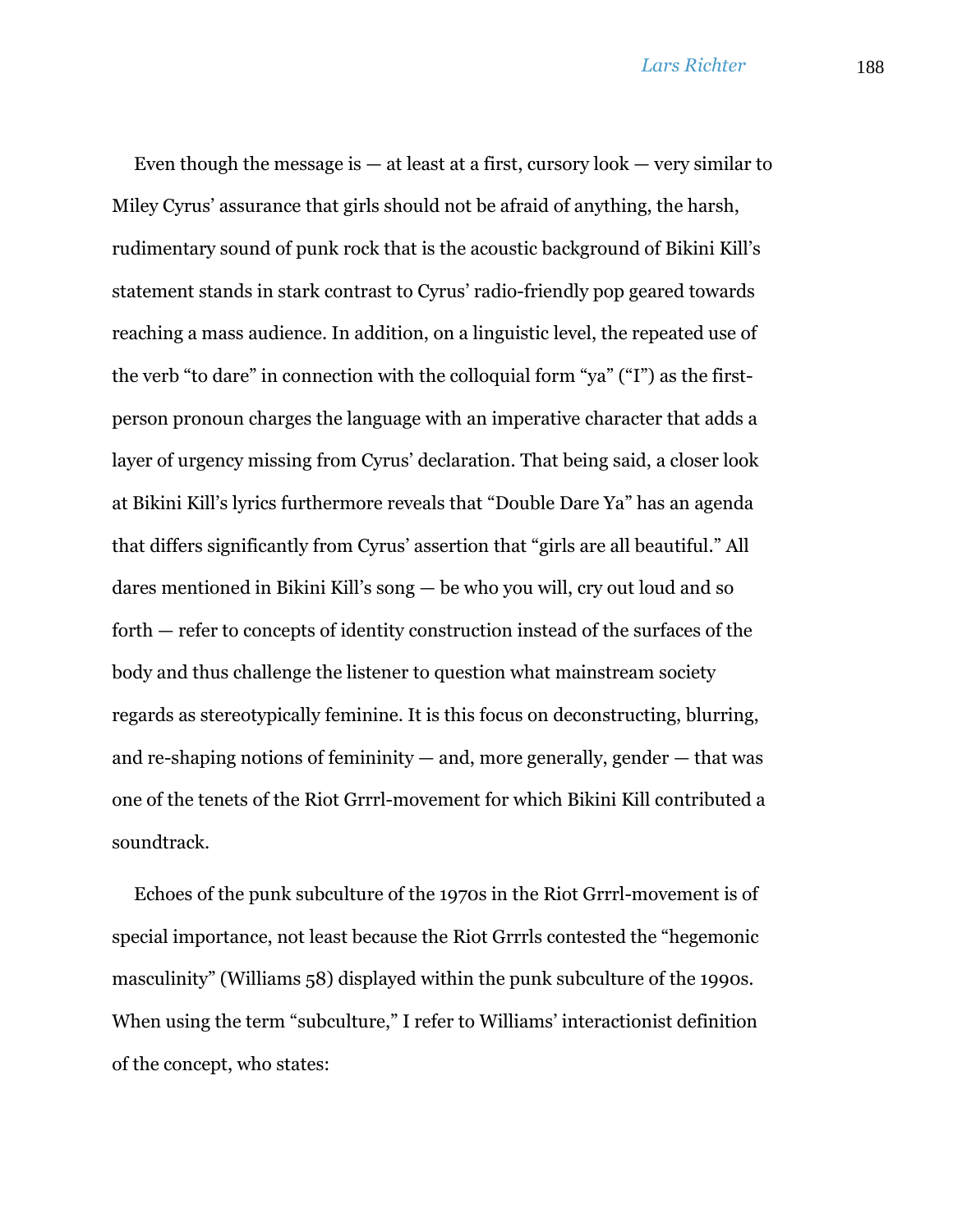Subcultures refer to culturally bounded, but not closed, networks of people who come to share the meaning of specific ideas, material objects, and practices through interaction. Over time, their interactions develop into a discourse and culture that shapes, but not determines, that generation, activation, and diffusion of these ideas, objects, and practices. (39)

In her 2010 history of the movement, *Girls to the Front*, Sara Marcus sheds light on the sociopolitical and aesthetic backgrounds that provided the soil on which the Riot Grrrl-movement first grew in the Pacific Northwest and Washington, D.C. According to Marcus, the liberal Evergreen State College which Hanna and many of her fellow activists attended — among them Bikini Kill's drummer Tobi Vail and Carrie Brownstein of Sleater-Kinney — had a positive effect on the development of what Marcus describes as "a self-sufficient and decidedly all-ages musical culture" (37) that allowed for artistic experiments beyond the pressure of commercial success. Roughly twenty years after its initial emergence in New York and London respectively, punk subculture had a revival in the Pacific Northwest, and Olympia turned out to be one of its epicenters:

By the end of the '80s, the town's punk scene was thriving, even magical. "Punk" here meant not mohawks and spikes but do-it-yourself, or DIY: creating something from nothing, fashion from garbage, music and art from whatever was nearest at hand […]. DIY was a philosophy and a way of life, a touchstone that set its industrious adherents apart from the legions of Americans who passed their lives – as the punks saw it – trudging from TV set to first-run multiplex, from chain record store to commercial radio dial, treating art and cultures as commodities to be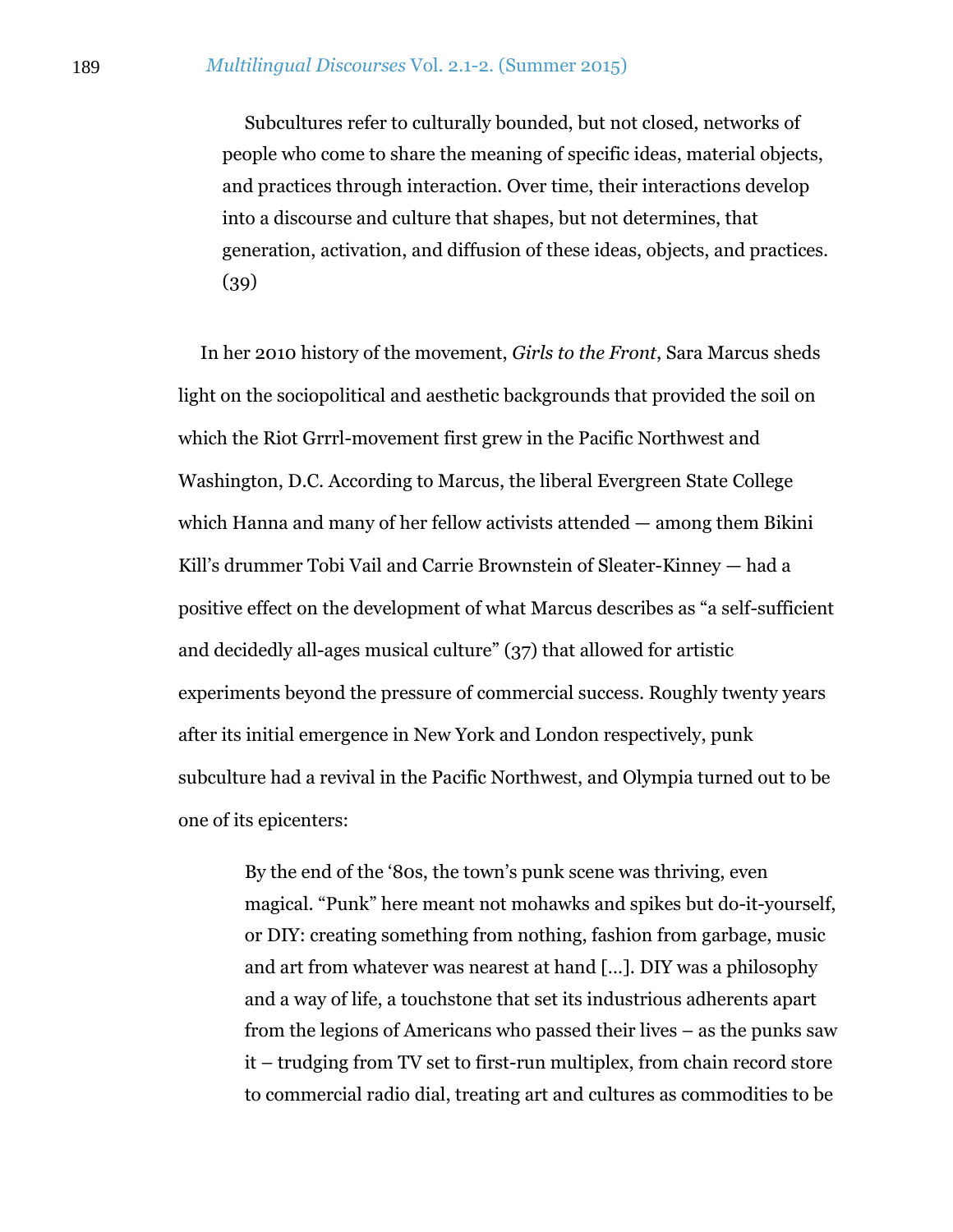consumed instead of vital forces to be struggled with and shaped, experimented and created, breathed and lived. (Marcus 37)

Marcus' description highlights the reference to punk's DIY-aesthetics and a generally critical, more specifically expressively anti-consumer attitude as two principles of the Riot Grrrl-movement. However, just like most other social, political or artistic movements, the Riot Grrrls drew their momentum from a variety of sources. Characterizing the movement with an encyclopedia clear-cut definition of the term is rather futile, though, and neglects the fact that "Riot Grrrl is foremost about *process*, not product; it's about the empowerment that comes from 'getting up and doing it'" (Reynolds and Press 327). In another attempt to capture the most important characteristics of the movement, Rachel Smith writes in an article that revisits Riot Grrrl twenty years after its inception, "it was a self-conscious rejection of polish in favour of immediacy and spontaneity – a revolution you could dance to" (Smith). While this quote again points out the anti-consumer ideology and adds an element of joyous celebration, it is imperative to mention that the Riot Grrrl-movement resulted from fear, anger, and the urgency to speak out against the ever increasing numbers of sexual assaults in the 1990s (Marcus 113) as well. As mentioned above, and this is of equal importance for the feminist undercurrent of the movement, it was also directed against male dominance in art and specifically music. Hanna put this into practice by reserving the space in front of the stage for female audience members only. While being expressively feminist — at least for some of the activists involved — Riot Grrrl at the same time spawned from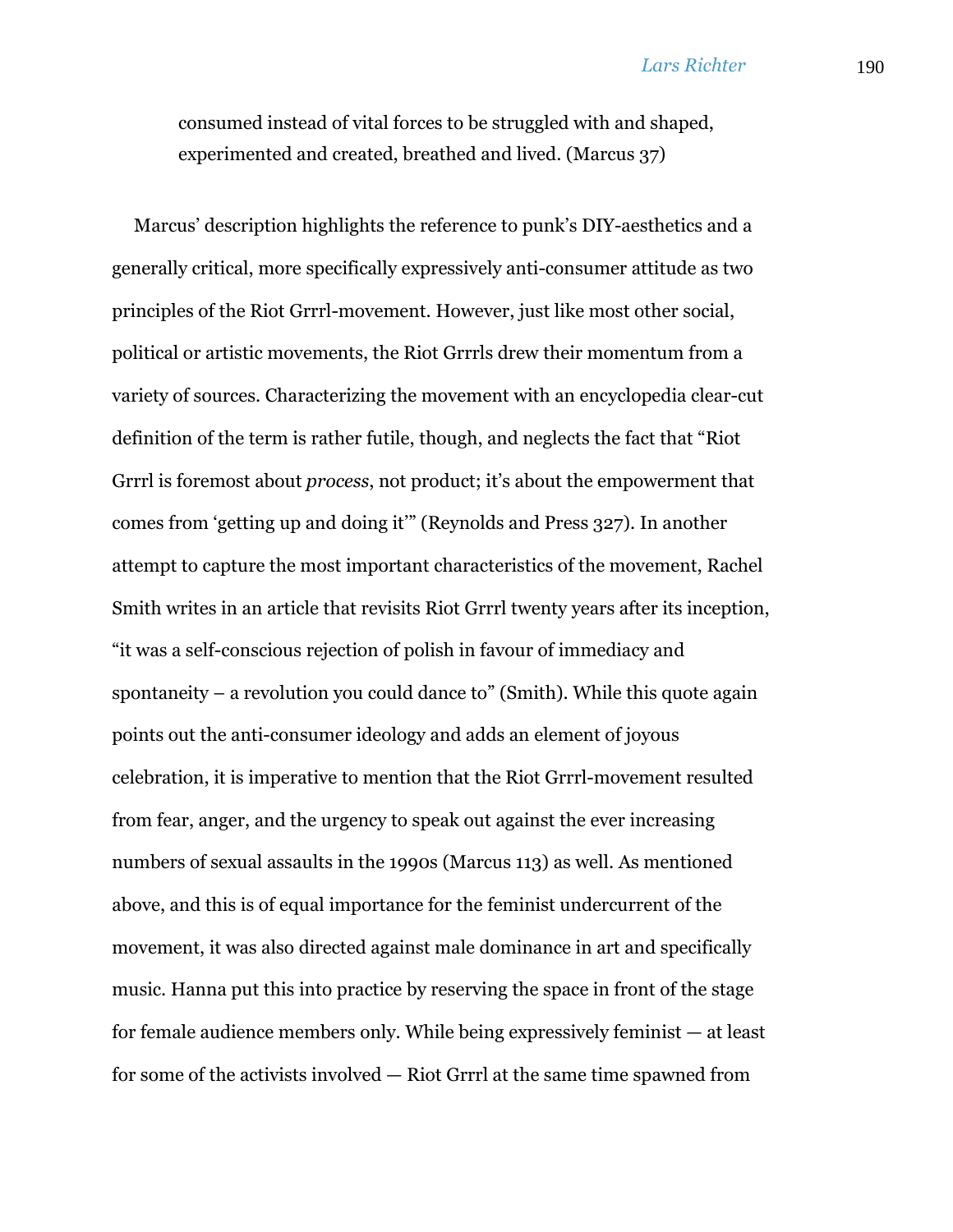dissatisfaction with, if not disillusion from, the second wave feminism of the 1970s:

Teenage girls were simply living some of the thick residuals of sexism the feminist movement hadn't managed to destroy. Rigid gender roles were alive and well and forced on girls as they hit puberty, which was especially difficult for children of the '70s to swallow. Many of the Riot grrrls had been taught by at least somebody  $-$  if not a parent, then a supportive teacher or coach — that they could do anything they wanted, and that there were no barriers. Then they found out it wasn't true. (Marcus 113-114)<sup>12</sup>

In sum, it is perhaps most important to note that Riot Grrrl can be considered as a decidedly feminist figuration of the punk subculture. In Anderson's documentary *The Punk Singer*, Hanna explicitly recalls that one of Bikini Kill's goals was to "take over the punk rock scene for feminists" (Anderson, *The Punk Singer*). Not least, the subcultural background of Riot Grrrl was of special significance because subcultures are able to open up spaces of identity construction, cultural participation, and artistic experimentation not offered by mainstream, male-centered society. This is all the more central to the female participants in Riot Grrrl because, as J. Patrick Williams puts it in his introduction to subcultural theory, "women's subcultural participation may be seen as a form of feminist activity. Women often report participating because of a desire to find different sources of self-esteem and social comparisons from

<sup>12</sup> See also Reynolds and Press: "Finally, there's a post-feminist strand running through Riot Grrrl ideology. While a lot of the Riot Grrrls refuse to align themselves with feminism, many have mothers who were involved in the first and second waves of feminist movement" (324).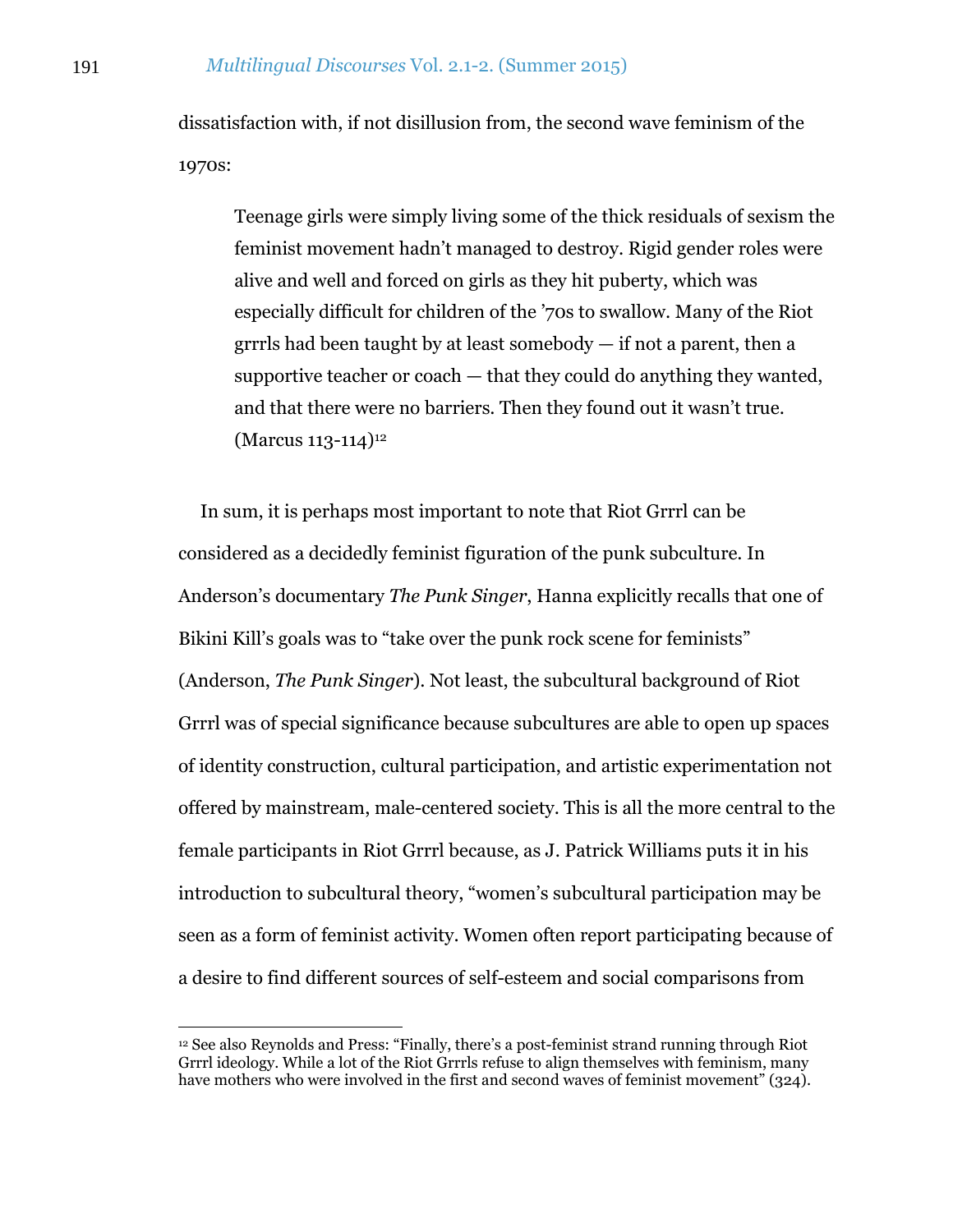#### *Lars Richter* 192

those of the mainstream, which emphasize a narrow range of acceptable feminine attributes (e.g., physical attractiveness, nurturing attitudes) and behaviors (e.g., "traditional" gender roles and sexuality)(58).

Within this subcultural atmosphere of creativity and resistance to mainstream culture outlined above, Kathleen Hanna as the lead singer of Bikini Kill and the head behind the eponymous fanzine soon became an important and outspoken proponent of Riot Grrrl ideology. In line with studies that show that participants do not necessarily cease to engage in subcultural practices once they get older13, in her work as singer of The Julie Ruin, Kathleen Hanna today still displays aesthetic choices and artistic approaches that are informed by her history in the Riot Grrrl movement. My argument here is that artists like Hanna who come with a rich history of feminist practices that in turn are informed by having been situated at the fringes of mainstream society, are better suited to challenge the status quo of cultural production than artists like Cyrus who follow cruelly optimistic approaches.

On a visual level, the simple DIY-look that was characteristic for the heyday of the Riot Grrrls resonates in the imagery of The Julie Ruin's "Oh Come On." As briefly outlined in the introduction, the video's visual style, despite the blinking Christmas lights, is nowhere near the glossy look of "Wrecking Ball," and instead of using eroticized imagery, the clip limits itself to presenting the band playing the song. While this certainly has to be attributed to the audience The

<sup>13</sup> Research on the relationship between subcultural participation and age is steadily growing; for just two examples that address the topic, see Bennett (2006), and Hodkinson (2013).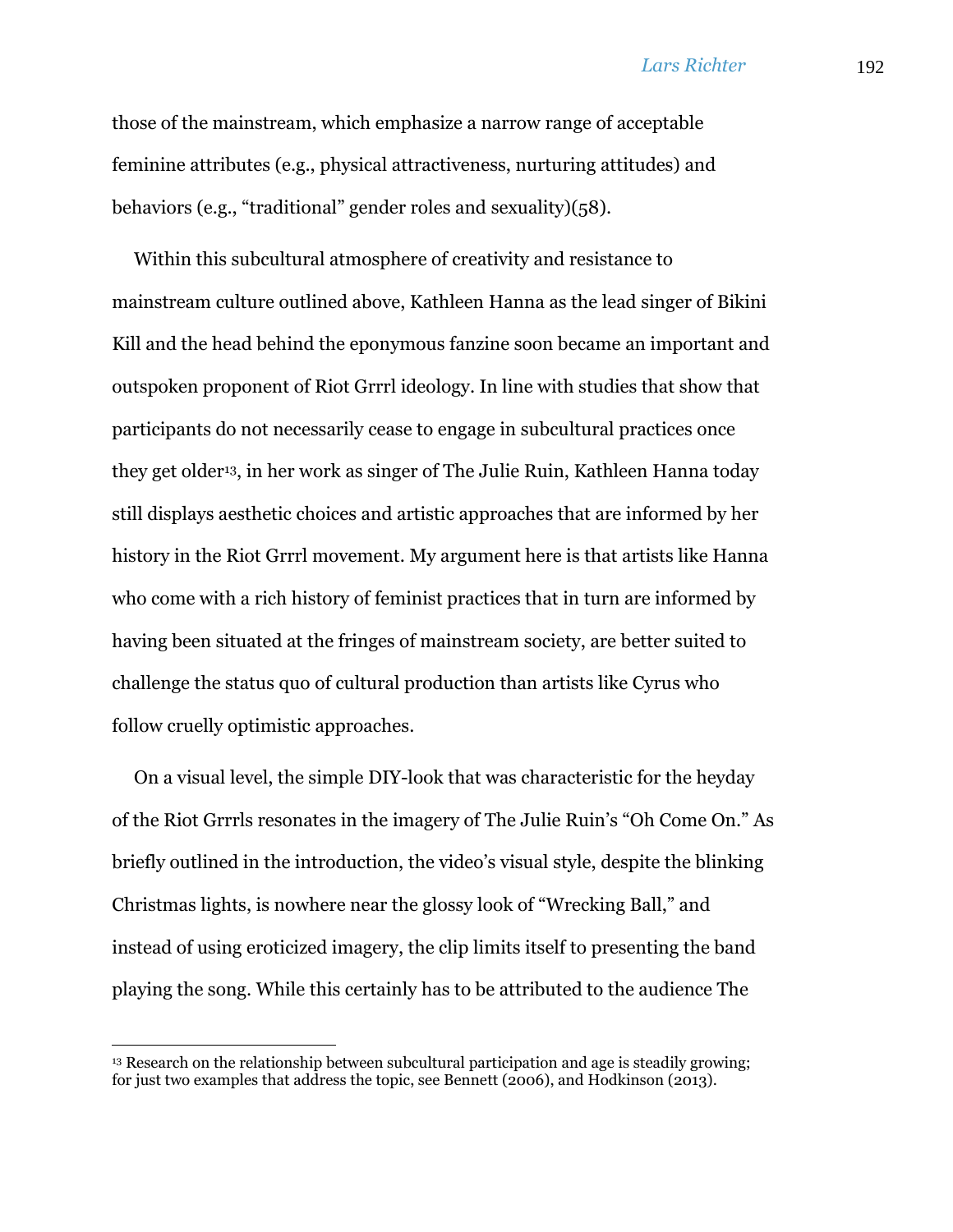Julie Ruin is trying to reach, I also read this focus on the music instead of visual exuberance as a continuation of the subcultural aesthetics and ideology of the Riot Grrrls which by the twenty-first century has become part of a continuum of feminist practices in art and culture. To exemplify both the practices and the establishment of a feminist continuum further, it was one of Hanna's habits while being in Bikini Kill to wear short tank tops on stage and write provocative terms like "Slut" or "Whore" on her exposed skin (see fig. 9). The purpose of this was to humorously address the objectification of the female body in popular music by confronting potential voyeurs in the audience  $-$  or, to use a term from above mentioned feminist continuum, the 'male gaze' — with their perception of the female body on stage.<sup>14</sup> According to Hanna, "'When you take off your shirt [on stage] the guys think "Oh, what a slut" and it's really funny because they think that and then they look at you and it says it'" (Reynolds and Press 325). Twenty years later, feminist grassroots protest would pick this up. During the Slutwalks, protest marches directed against the excuse of rape based on the victim's alleged sexually provocative appearance, women dress deliberately in a "provocative" manner and confront onlookers with messages written on their exposed skin (see fig. 10). Using the body as the canvas for protest messages is also one of the defining features of FEMEN, a feminist activist group that originated in Ukraine and now has branches all over the world. <sup>15</sup> Not least, the Russian art collective Pussy Riot who in 2012 gained significant popularity with

<sup>14</sup> See Laura Mulvey "Visual Pleasure and Narrative Cinema" (1975) in Amelia Jones (ed.) *The Feminism and Visual Culture Reader*. London: Routledge, 2003. 44-52. Print.

<sup>15</sup> See Marine Gheno's analysis of the reception of FEMEN within the French context in this volume of *Multilingual Disourses*.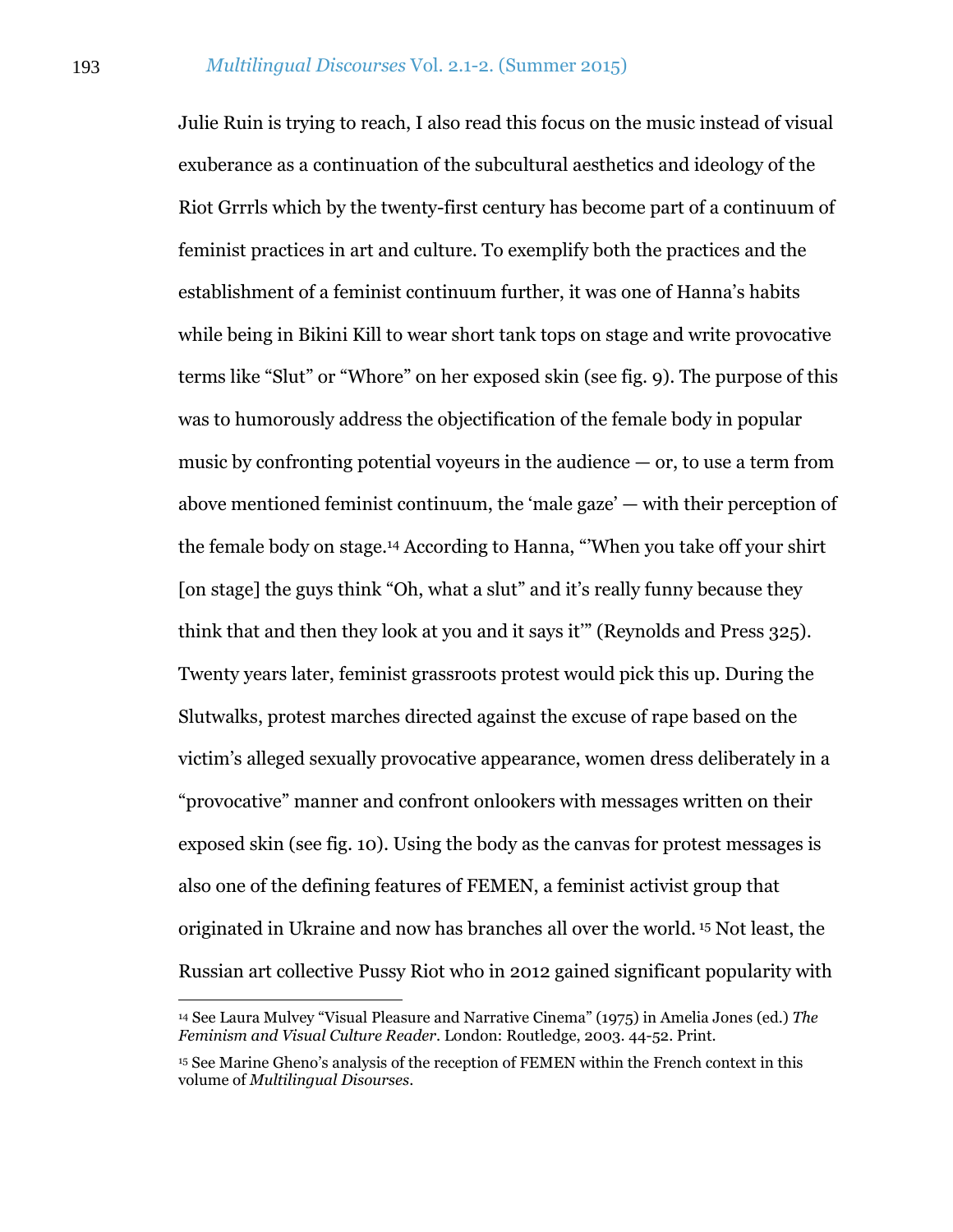their "punk prayer" directed against Vladimir Putin references Riot Grrrl both in their name and in using punk as their means of expression for their protest. Significantly, the mark Riot Grrrls have doubtlessly left on the continuum of feminist resistance to heteronormative mainstream culture also resonated in the controversy around Miley Cyrus' video.



Figure 9 and figure 10: Kathleen Hanna, participants of Slutwalk Berlin, 2011. Faulkner, Noelle. "Kathleen Hanna: A Cheat Sheet (And Why Everyone Is Talking About Her." Elle.com. 6 August 2014. Web. 24 October 2014. <http://www.elle.com.au/pop-culture/hot-list/2014/8/kathleenhanna-a-cheat-sheet/>. Suh, Anne. "SlutWalk Rally Against Sexual Abuse and Inequality in Central Berlin." Ibtimes.com. 13 August 2011. Web. 24 October 2014. <http://www.ibtimes.com/slutwalk-rally-against-sexual-abuse-and-inequality-central-berlin-836737>.

In her comment on the "Wrecking Ball" scandal, *The Guardian*-columnist Daisy Buchanan came to the following conclusion: "We need to search for and celebrate contemporary musicians who invoke the spirit of the Riot Grrrl movement; otherwise the girls that need them most will never find them" (Buchanan PAGE). While a reformulation of the ideas and ideals of the Riot Grrrls for the 21<sup>st</sup> century might indeed open up new possibilities for female artists in popular music that go beyond the ever persistent objectification of their body, this quote bears uncanny resemblance with Sinéad O'Connor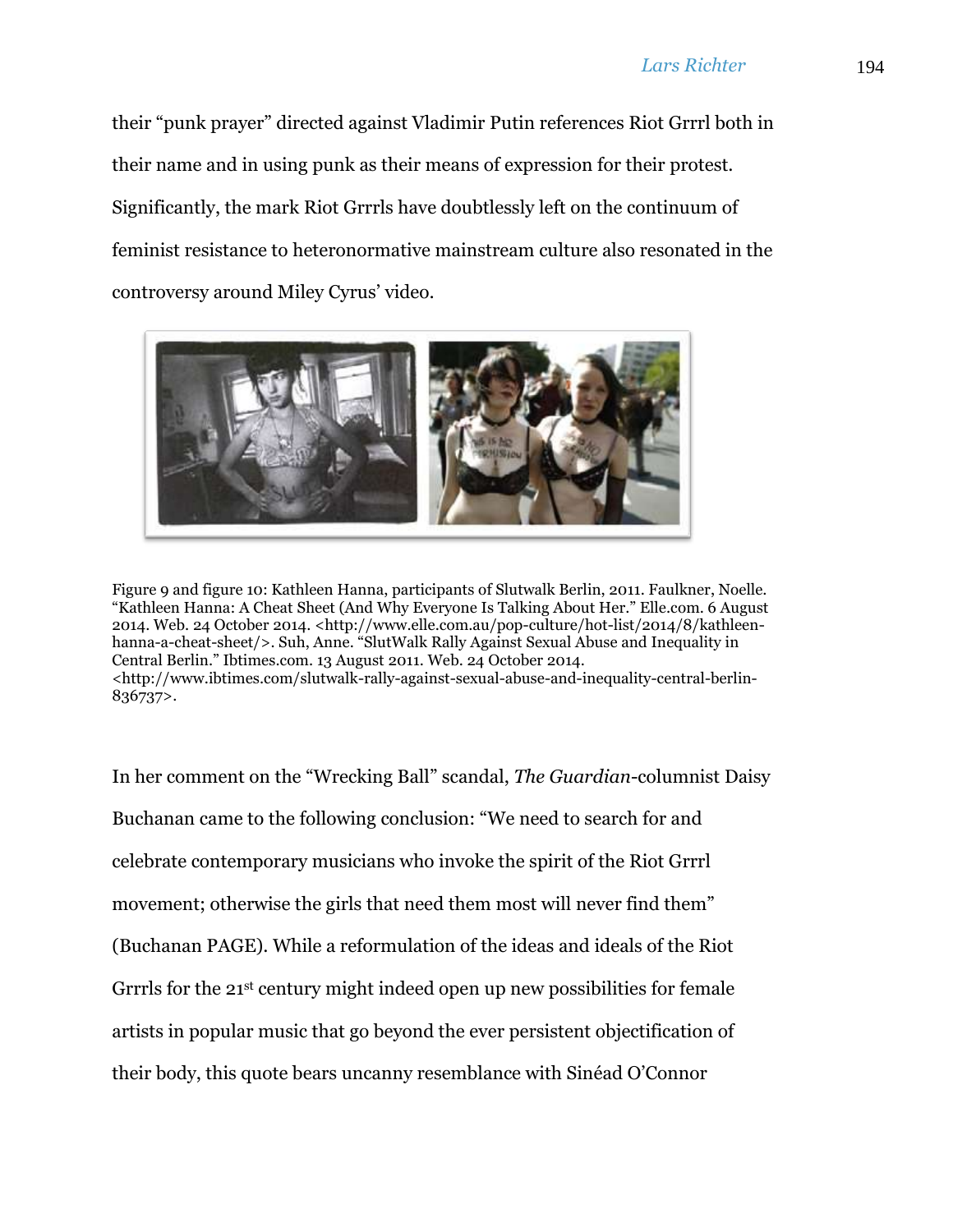condescending open letter to Miley Cyrus. Moreover, it shows very little trust in "the girls who need them most." Instead, I would urge Buchanan to have more faith in the ability of teenagers and young adults to find those artists on their own. In fact, they are already in the process of being found while I am writing this article for at the margins of mainstream cultural production, where the origins of 1990s Riot Grrrl culture emerged, feminist art appears to be alive and well.

To name but one example of a feminist artist who continues the legacies of Riot Grrrl in the context of today's media society, NYC-based artist Lauren Denitzio explicitly addresses issues of feminism, economic and social precarity, and sexism. Next to her musical output, Denitzio is also a visual artists and installations like her 2012 "A Place Outside Patriarchy That Does Not Exist" (see fig. 11) are proof that, following the Riot Grrrl's tradition to augment the messages transported in their music through complementary visual art in their fanzines, the intermedial aspect of politically charged art is still fruitful today. As a musician, Denitzio heads the punk rock band Worriers. In an effort to keep alive a feminist continuum within popular music, Denitzio's song "Sinéad O'Rebellion" references the rebellious spirit of the Irish singer in the title. It positions the lyrical "I" in line with a tradition of feminist protest, in this case by alluding to O'Connor's infamous *Saturday Night Live* performance in 1992 during which she tore up a picture of the pope: "I align myself with the likes of those who rip up photos on broadcast TV" ("Sinéad O'Rebellion"). By writing lines like this, Denitzio unambiguously positions herself on the continuum of political feminist art populated by O'Connor, Hanna, and other artists still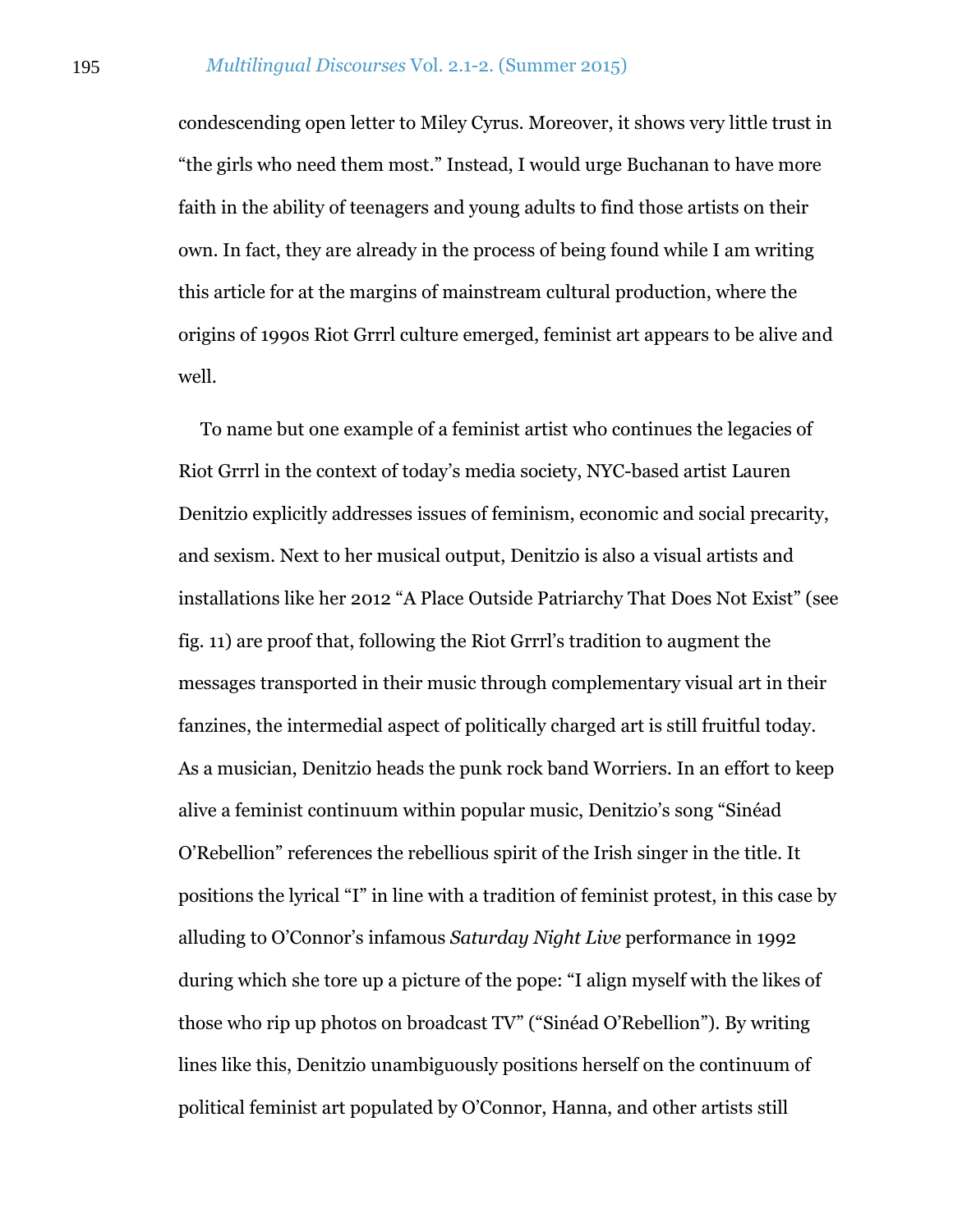#### *Lars Richter* 196

active today. Of equal importance is the fact that Denitzio acknowledges the continuum and evidently sees the worth of continuing this history in the context of today's media. Denitzio and her band also notably demonstrated their familiarity with the contemporary theoretical background of feminism by calling their first full-length album from 2013 *Cruel Optimist*, thus referencing Lauren Berlant in both the title of their album and within their lyrics as well when Denitzio sings about the false promises of the "good life."



Figure 11: Lauren Denitzio's "A Place Outside Patriarchy That Does Not Exist." [<http://blackandredeye.com/index.php/a-place-outside-patriarchy>](http://blackandredeye.com/index.php/a-place-outside-patriarchy/).

Not least, as a further testament to a resurgence of feminist ideas in popular music, seminal Riot Grrrl band Sleater-Kinney in January 2015 released their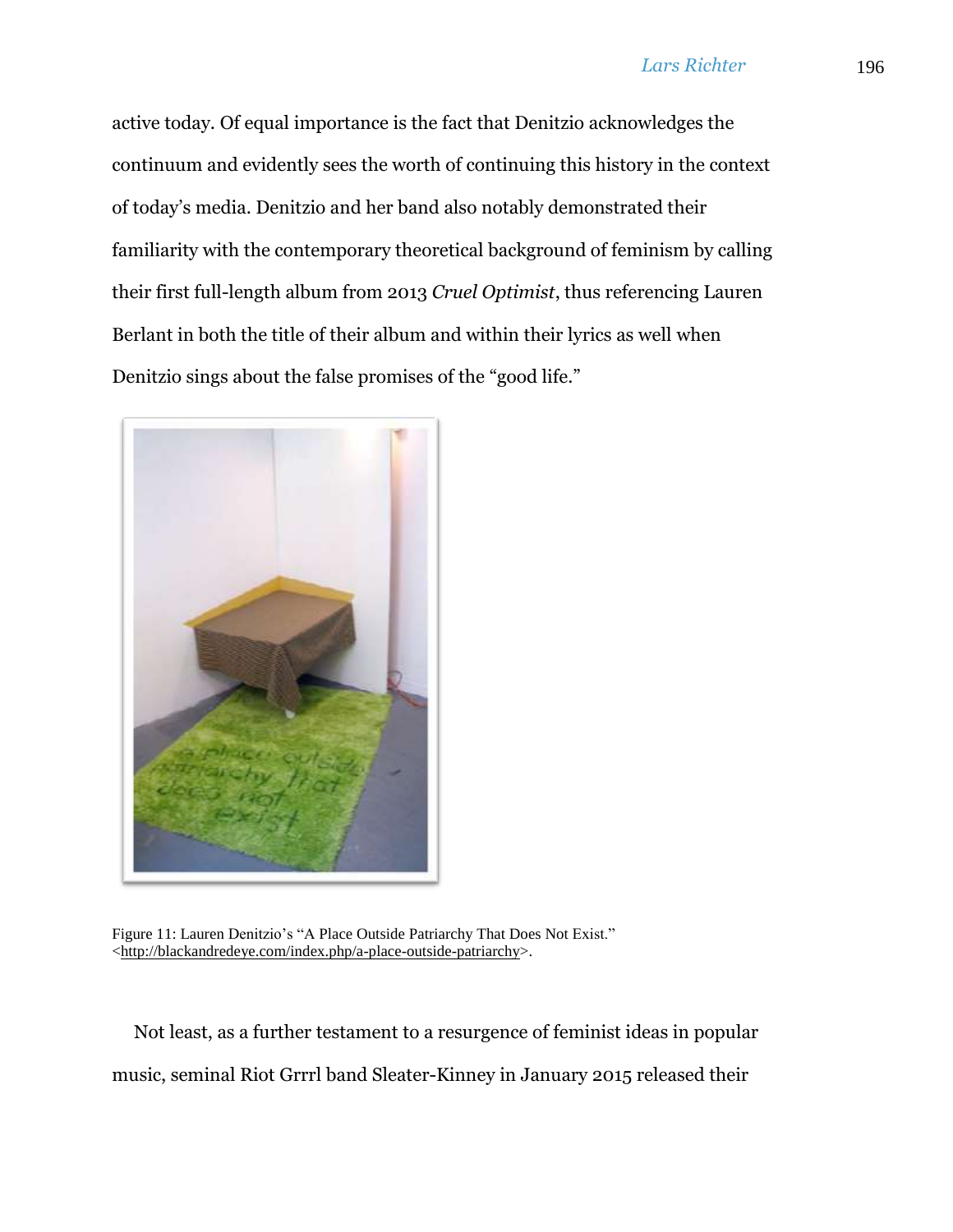album *No Cities to Love*, their first after a hiatus that lasted for a whole decade. It appears that not only the 1990s are back, as Hanna has stated in an interview  $("+1")$  but central figures of the Riot Grrrl movement as well.

# **Conclusion: "I align myself with the likes of those…"**

The examples of Hanna and Sleater-Kinney returning to the musical scene while artists like Lauren Denitzio carry on a tradition of feminist art that first peaked in the 1990s demonstrate that things do not look quite as grim as one would think in light of videos like "Wrecking Ball" or the notorious "Anaconda" by Nicki Minaj. Kathleen Hanna, for one, is in fact rather optimistic about the state of feminism in contemporary popular music. In an interview with the Pitchfork.tv, she has stated that,

I think there is a lot of exciting stuff happening now. I feel like because we're more likely to cite each other as influences, it creates a continuum, like a feminist continuum within music, and I think that's really really positive. And it all doesn't have to sound like militant feminism or separatist feminism or Marxist feminism, it doesn't even have to have the word 'feminist' used. You know, I think it's just exciting that it's not that weird to be a woman in a band anymore.  $("+1")$ 

One has to agree with Hanna that in 2014, it is indeed "not that weird" for women to express themselves through music, and it is imperative to emphasize that this is far from being trivial. The diffusion of aspects of the Riot Grrrl ideology into the mainstream has paved the way for female artists to increasingly occupy spaces within cultural production and, in the process,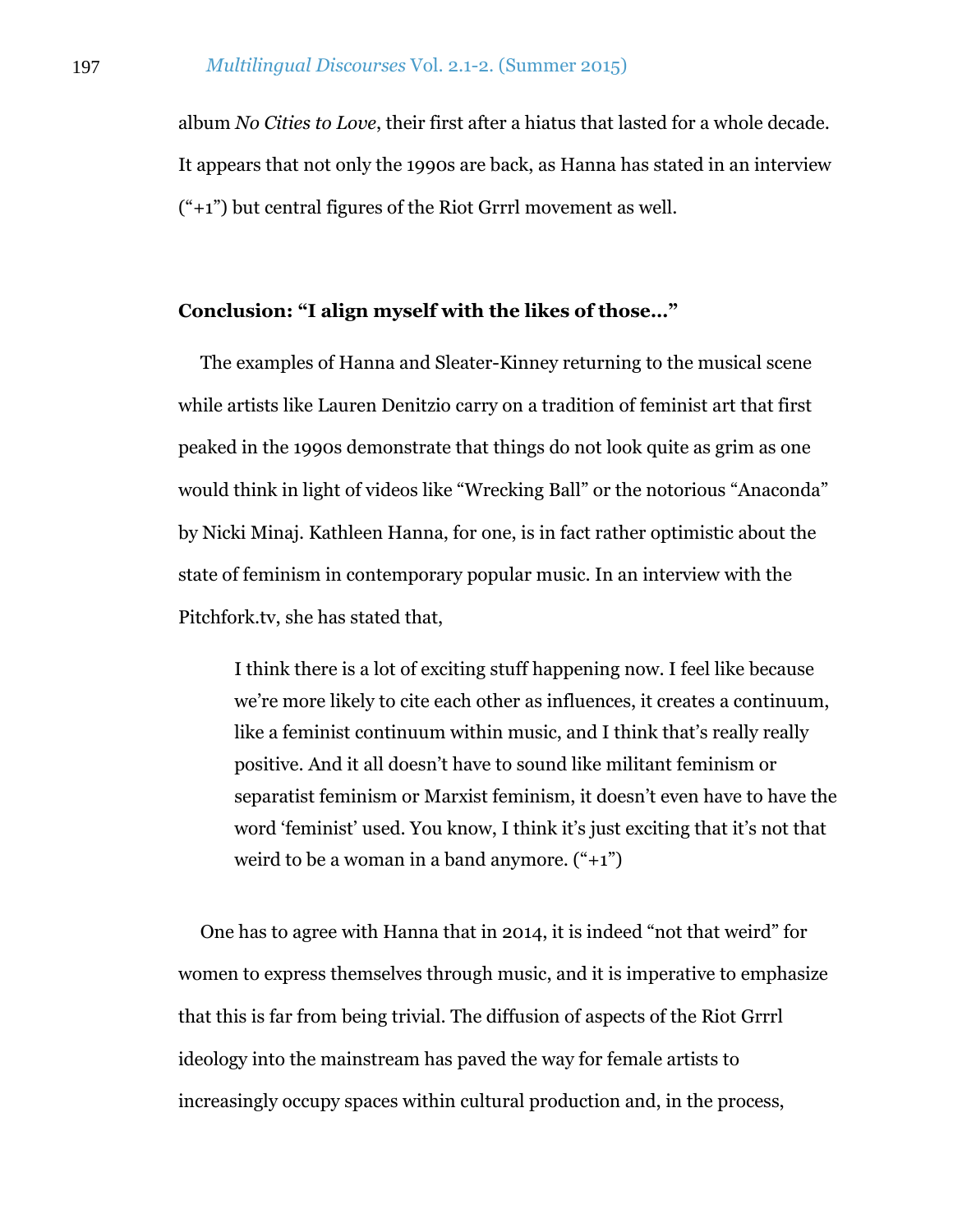#### *Lars Richter* 198

heighten the visibility of feminist art. By 2015, the spectrum of female artists who successfully claimed their place within rock music ranges from more established singers like Ani DiFranco and Polly Jean Harvey to younger artists like Denitzio and other Riot Grrrl-influenced acts like Girlpool who are yet operating at the peripheries of the mainstream music industry. In this respect, the Riot Grrrl's slogan "girls to the front" can be read quite literally and is constantly being answered, regardless of cruelly optimistic setbacks I have addressed earlier.

Hanna's assessment appears to point into a less ideologically charged direction of feminist interventions that do not necessarily have to go back to the more separatist qualities<sup>16</sup> of Riot Grrrl. Still, the question remains whether a 'subdued' version of popular music with a feminist agenda that does not come from the subcultural fringes of our media society can have a similarly long-term impact than the Riot Grrrls had. Simply stating, as in the case of Cyrus, "I am a feminist artist" without backing this claim up with at least some sort of political content or by using imagery that even seems to contradict this claim, does not seem to be a promising way for the future and will remain in the realm of selfexpression. Instead, I suggest that keeping the continuum of feminist art alive still requires interventionist practices that question and trouble the status quo of male dominance and heteronormativity within the culture industry. Going back to some of the Riot Grrrls practices and adopting them for the current figuration of the popular music scene is fruitful because these practices are

<sup>16</sup> See also Reynolds and Press, especially p. 324.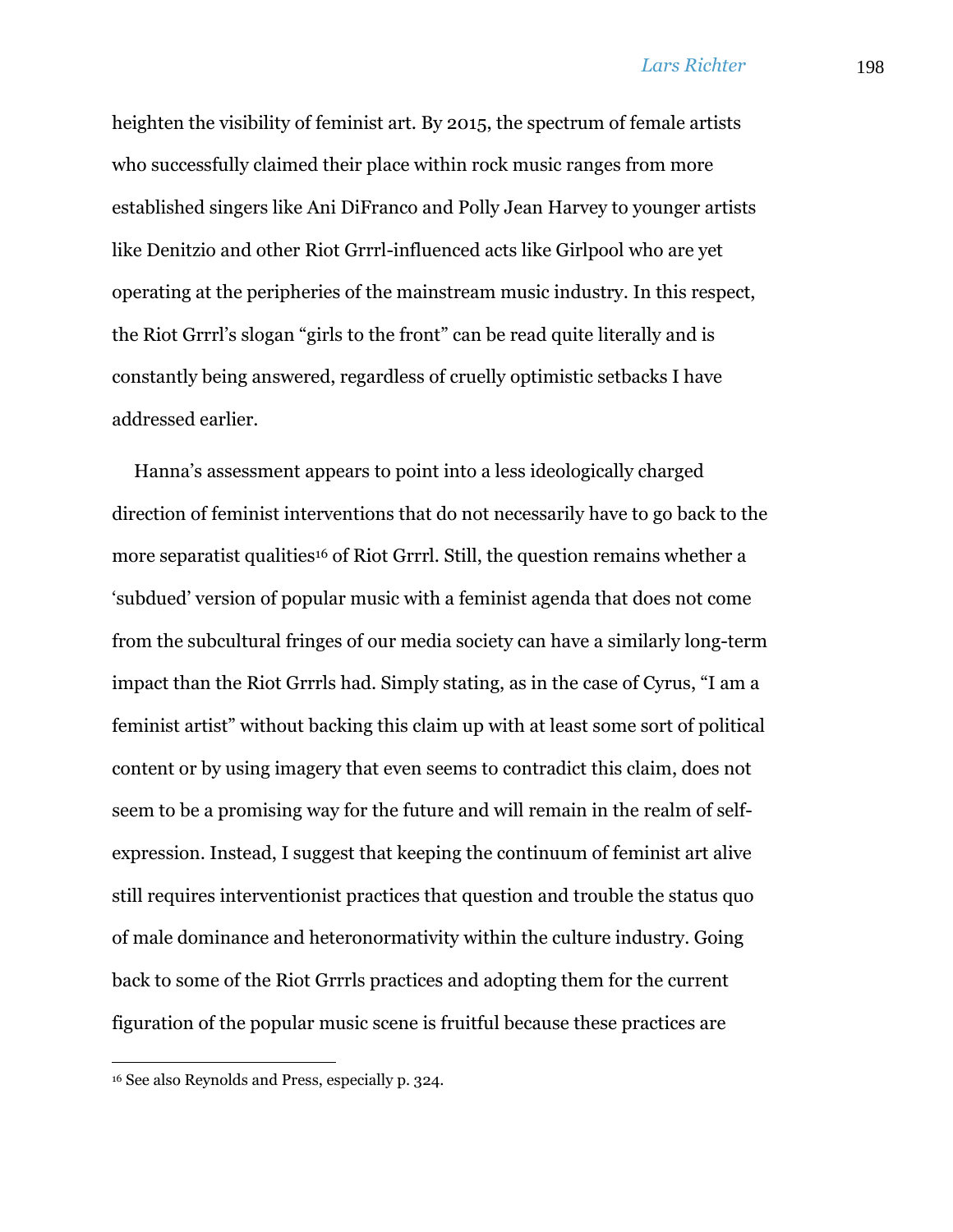aimed at challenging male dominance and the way female bodies are displayed, to name but two examples. Moreover, the fact that the return of Kathleen Hanna and Sleater-Kinney has triggered considerable mainstream media attention suggests a fatigue with the cruelly optimistic approaches exemplified through artists like Cyrus while at the same time, as in the case of *The Guardian*'s Daisy Buchanan, expressing the desire for alternative takes on feminist art. Artists like Lauren Denitzio prove that popular music that does come with some theoretical background still has its place on the continuum of feminist art as well, especially if it explicitly aligns itself with this continuum and history. After all, taking one step back can sometimes mean taking two steps forward.

These options in themselves open up possibilities for the future, even if they come in the form of unlikely alliances. On July 31, 2014, Miley Cyrus posted with praise two pictures of Kathleen Hanna from her time as Bikini Kill's lead singer on her Instagram account, one of them being the one on which Hanna has written "Slut" across her body (see fig. 9) with the added caption "coolest ever" (Pelly). Whereas Hanna had previously been less kind to some of Cyrus' contemporaries<sup>17</sup>, her reaction this time went in the opposite direction. In Hanna's response to Cyrus' post via Twitter, she suggested a collaboration: "Hey @MileyCyrus so sweet you posted pics of me... have an idea for an album that only you are daring enough to make"—which lead online music magazine Pitcfork.com to express the hope Cyrus and Hanna would record as "Kathleen

<sup>17</sup> In an interview with CNN in 2011, Hanna commented on pop singer Katy Perry's song "I Kissed a Girl": "But (Katy Perry's) "I Kissed a Girl" was just straight-up offensive. The whole thing is like, I kissed a girl so my boyfriend could masturbate about it later. It's disgusting. It's exactly every male fantasy of fake lesbian porn" (Goodman).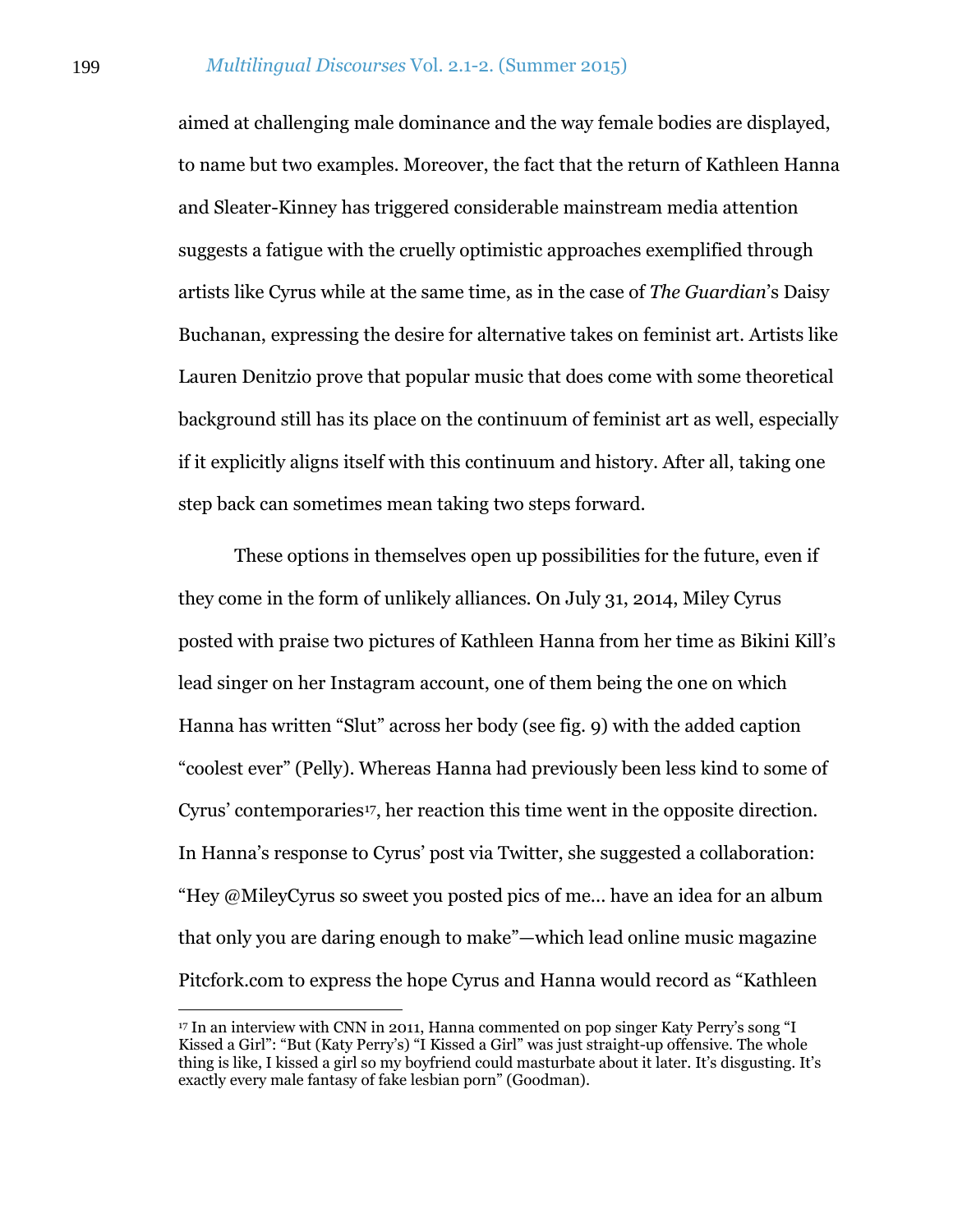#### *Lars Richter* 200

Hannah Montana" (Pelly). Regardless of whether this collaboration some day comes into fruition or not, a number of aspects make a joint effort of Hanna and Cyrus an intriguing prospect. For one thing, it would result in a partnership between two generations of feminist artists, which, as the example of the argument between O'Connor and Cyrus has shown, more often than not fails to be established due to conflicting views and different political agendas. Additionally, collaborating with Hanna could enable Cyrus to broaden the scope of her artistic practices, thus potentially filling the content-void I have criticized above in my reading of "Wrecking Ball." Not least, this would be promising because of Cyrus' status within the landscape of popular music today which would guarantee a huge audience. Injecting Cyrus' work with Riot Grrrlpractices and content has the potential to truly challenge the status quo of women within cultural production. It would confront a mainstream audience with ideologies from the subcultural fringes of the music industry and I express the hope that people will listen. The effects on the audience are as unpredictable as the outcome of a potential collaboration between Cyrus and Hanna. However, the idea of equipping the rebel girls with a wrecking ball seems to be a promising idea to define what "Revolution Girl Style Now" could mean in the 21st century.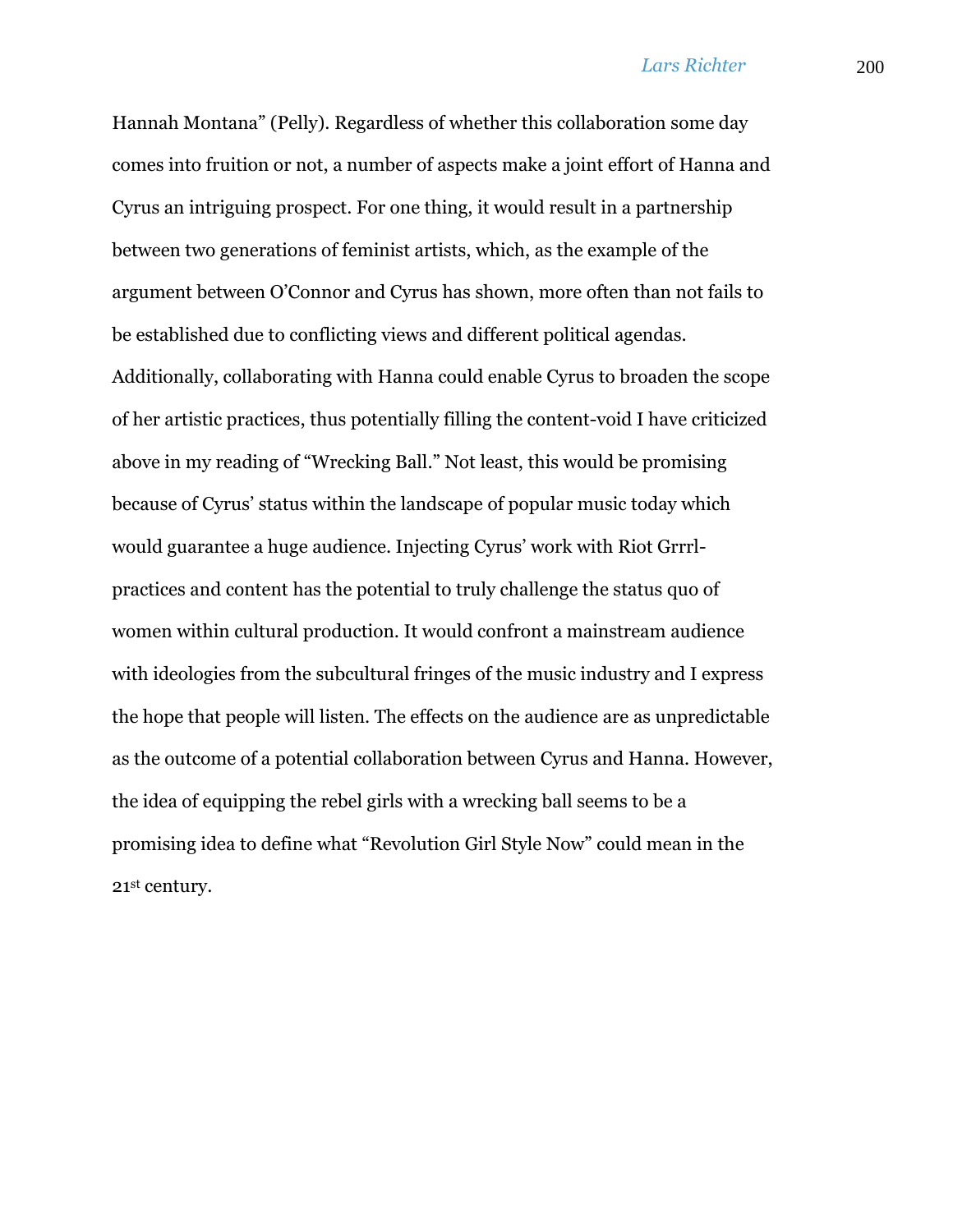# **Postscript**

By the time this article has undergone the review process for this issue of *Multingual Discourses*, a new video has been released by Miley Cyrus that almost seems as an anti-thesis to "Wrecking Ball." As if to answer the call for more feminist content and unlikely alliances, Cyrus has recorded a cover of The Replacement's "Androgynous" with Joan Jett and Laura Jane Grace to promote Cyrus' charity organization "The Happy Hippie Foundation". The lyrics of the song discuss the fluidity of gender constructions and thus go down a completely different path than the heteronormativity Cyrus had demonstrated in "Wrecking Ball." While the deadline of this issue does not allow for a thorough analysis of Cyrus' move, there is now reason to believe that we are in the process of witnessing a rebel girl in the making and further proof that "Revolution Girl Style Now" has lost none of its meaning.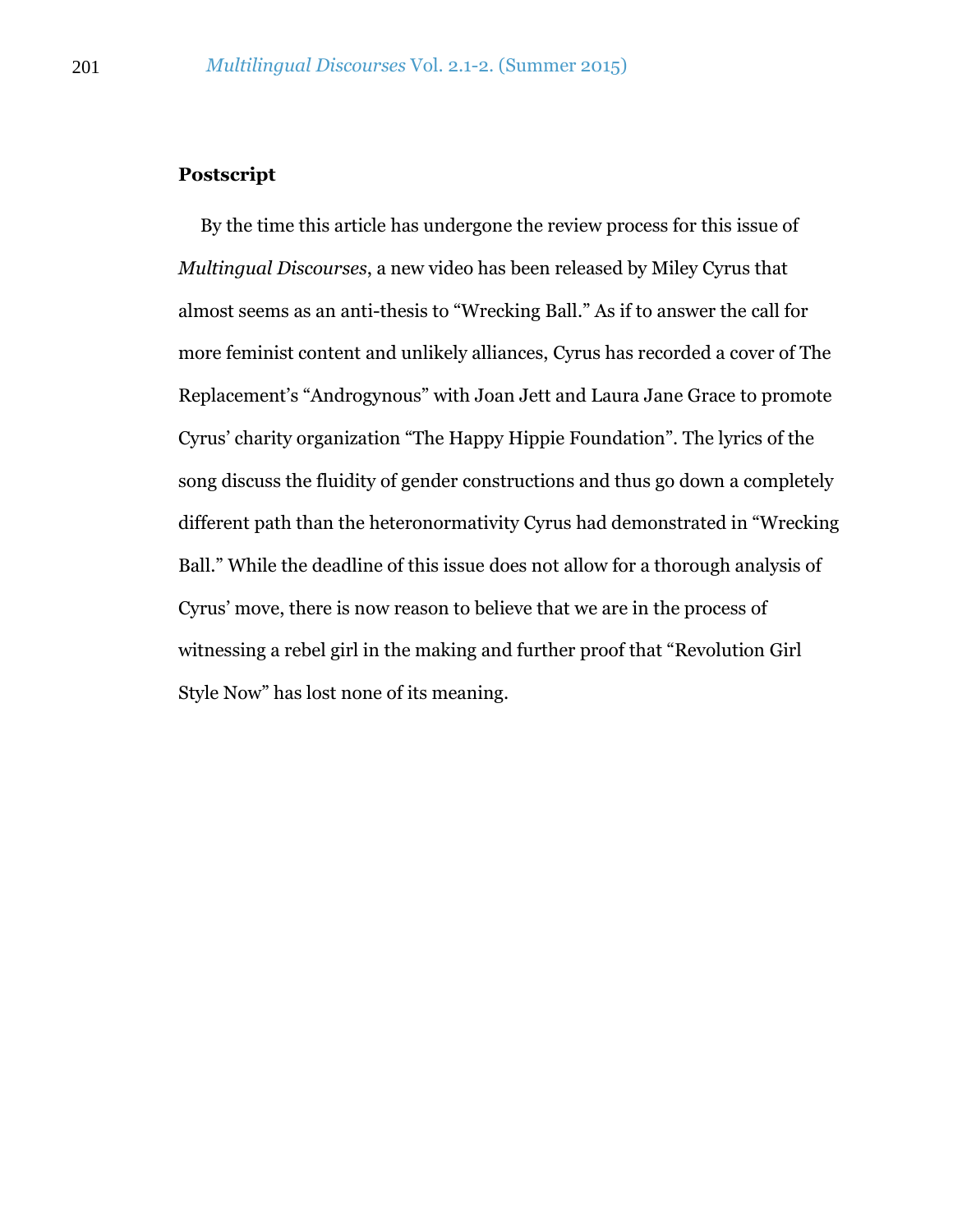## **Works Cited**

"+1: The Julie Ruin." *Pitchfork.tv*. 13 August 2013: n.pag. Web. 24 October 2014.

Anderson, Sini, dir. *The Punk Singer: A Film about Kathleen Hanna*. MPI Media, 2014. DVD.

Bennett, Andy. "Punk's Not Dead: the Continuing Significance of Punk Rock for an Older Generation of Fans." *Sociology*. 40.2 (2006): 219-235. Print.

Berlant, Lauren. *Cruel Optimism*. Durham: Duke University Press, 2011. Print.

Bikini Kill. "Double Dare Ya." *The CD Version of the First Two Records*. 1991. Kill Rock Stars, 2012. MP3.

Breihan, Tom. "*Pussy Whipped* Turns 20." *Stereogum.com*. 28 October 2013: n. pag. Web. 24 October 2014.

Buchanan, Daisy. "Forget 'Empowered' Pop Stars – We Need More Riot Grrrls."

*Theguardian.com*. 17 October 2013: n.pag. Web. 24 October 2014.

Cyrus, Miley. "Wrecking Ball." *YouTube*. 9 September 2013. Web. 24 October 2014.

Cyrus, Miley, Laura Jane Grace, and Joan Jett. "Androgynous." *YouTube*. 9 May 2015: n. pag. Web. 27 May 2014.

Darms, Lisa, and Johanna Fateman. *The Riot Grrrl Collection*. , 2013. Print.

DeVille, Chris. "Sleater-Kinney Announce No Cities To Love Reunion Album & World Tour." *Stereogum.com*. 20 October 2014: n. pag. Web. 24 October 2014.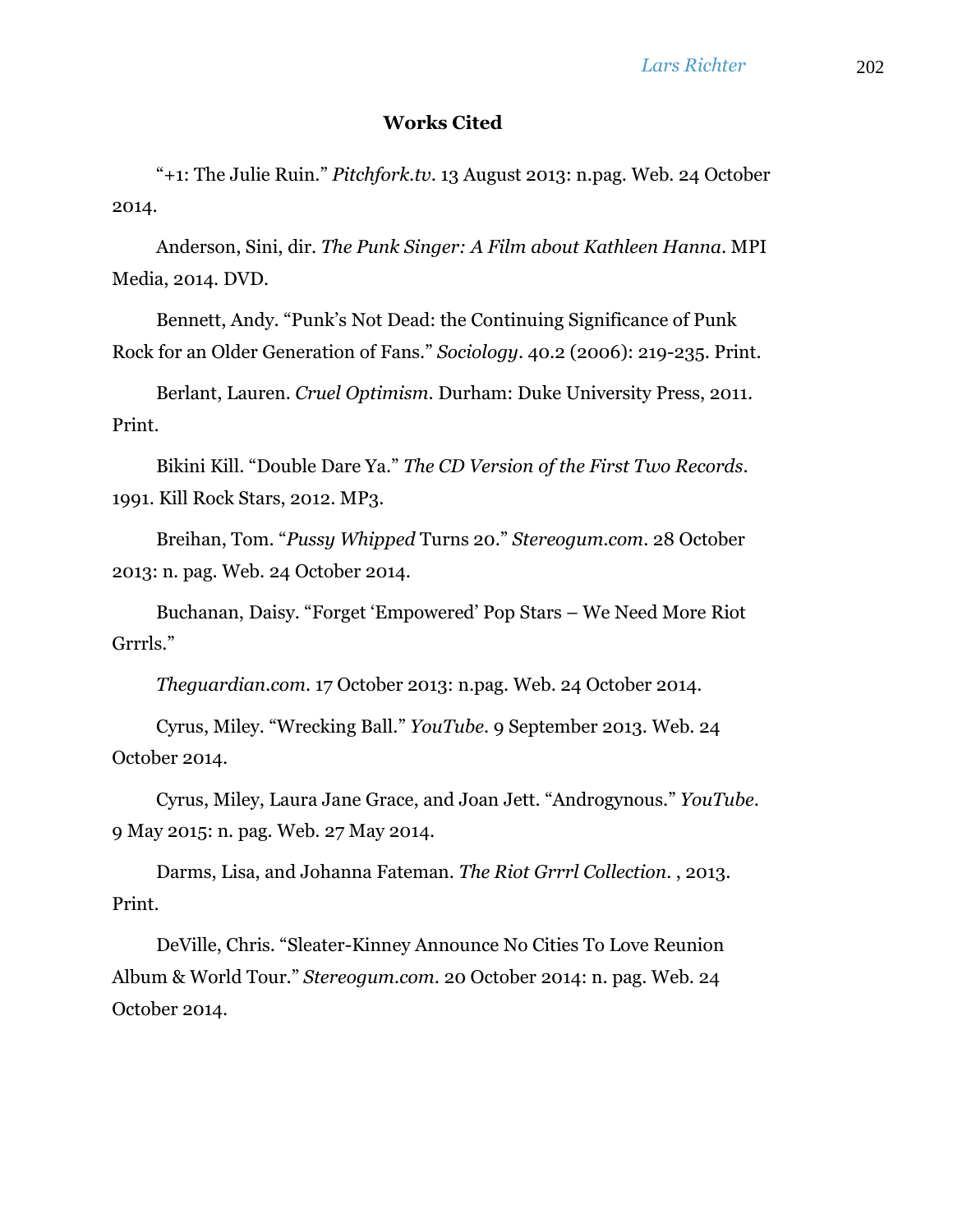Eells, Josh. "Miley Cyrus on Why She Loves Weed, Went Wild at the VMAs and Much More." *Rollingstone.com*. 27 September 2013: n. pag. Web. 24 October 2014.

Freeman, Hadley. "Miley Cyrus's Twerking Routine Was Cultural Appropriation at its Worst." *Theguardian.com*. 27 August 2013: n.pag. Web. 24 April 2015.

Goodman, Abbey. "The Original Riot Grrrl on Katy Perry, 90's Revival." *Cnn.com*. 7 June 2011: n.pag. Web. 27 October 2014.

Gordon, Kim. "Kim Gordon Chats With Kathleen Hanna: Uncut Version!" *bust.com*. 24 October 2013: n. pag. Web. 24 October 2014.

Haddow, Douglas. "The Real Controversy of MIA's Video." *Theguardian.com*. 1 May 2010: n. pag. Web. 24 October 2014.

Hanna, Kathleen. "Hey @MileyCyrus so sweet you posted pics of me...have an idea for an album that only you are daring enough to make." 4 August 2014, 6:35 p.m. Tweet.

Hann, Michael. "Miley Cyrus's New Wrecking Ball Video Says Young Women Should BSexually Available." *Theguardian.com*. 10 September 2013: n.pag. Web. 24 October 2014.

Harrison, Lily. "Miley Cyrus Talks Double-Standards: 'I Feel Like I'm One of the Biggest Feminists in the World'." *eonline.com*, 14 November 2013: n.pag. Web. 5 February 2014.

Hodkinson, Paul. "Spectacular Youth Cultures and Ageing: Beyond Refusing to Grow Up." *Sociology Compass*. 7.1 (2013): 13-22. Print.

Marcus, Sara. *Girls to the Front: The True Story of the Riot Grrrl Revolution*. New York: Harper Perennial, 2010. Print.

O'Connor, Sinéad. "Nothing Compares 2 U." *YouTube*. 6 March 2009: n.pag. Web. 24 October 2014.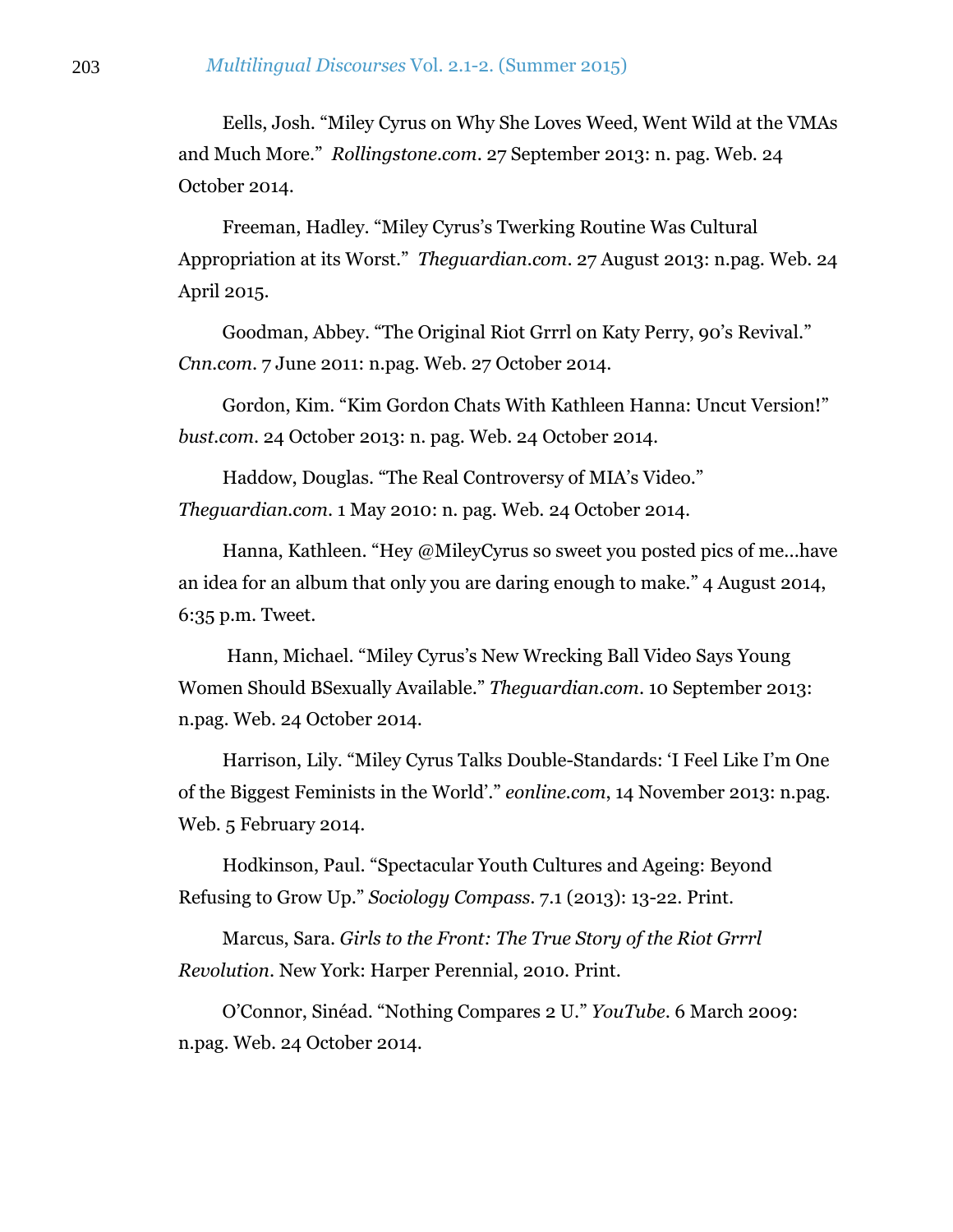–––. "Open Letter to Miley Cyrus." *theguardian.com*, 3 October 2013: n. pag. Web. 5 February 2014.

Pelly, Jenn. "Kathleen Hanna Reaches Out To Miley Cyrus For Collaboration After Miley Instagrams Bikini Kill Pics." *Pitchfork.com*. 4 August 2014: n. pag. Web. 24 October 2014.

Reynolds, Simon. *Retromania: Pop Culture's Addiction to Its Own Past*. London: Faber & Faber, 2011. Print.

Reynolds, Simon, and Joy Press. *The Sex Revolts: Gender, Rebellion, and Rock 'n' Roll*. Cambridge, Mass: Harvard University Press, 1995. Print.

Segal, Lynne, and Mary McIntosh. *Sex Exposed: Sexuality and the Pornography Debate*. New Brunswick, N.J: Rutgers University Press, 1993. Print.

Smith-Prei, Carrie and Maria Stehle. "Awkwardness als Provokation." *Fiktionen Und Realitäten: Schriftstellerinnen Im Deutschsprachigen Literaturbetrieb*. Eds. Brigitte E, Jirku and Marion Schulz. Frankfurt am Main: Peter Lang Edition, 2013. 301-316. Print.

Smith, Rachel. "Revolution Girl Style, 20 Years Later." *NPR.org*, 22 September 2011: n. pag. Web. 5 February 2014.

The Julie Ruin. "Oh Come On." *YouTube*. 5 August 2013. Web. 24 October 2014.

"The Most Popular Music Video of 2013 Is Miley Cyrus' Wrecking Ball." *News.com.au*. December 9 2013: n. pag. Web. 24 October 2014.

Williams, J P. *Subcultural Theory: Traditions and Concepts*. Cambridge, UK: Polity Press, 2011. Print.

Wilson, Paul, and Joe and Betty Anderlik. "Hollywood Promoting Women Behaving Badly." *MRC Culture.com*. 26 January 2012: n.pag. Web. 24 April 2015.

Worriers. "Sinéad O'Rebellion." YoYo Records, 2013. MP3.